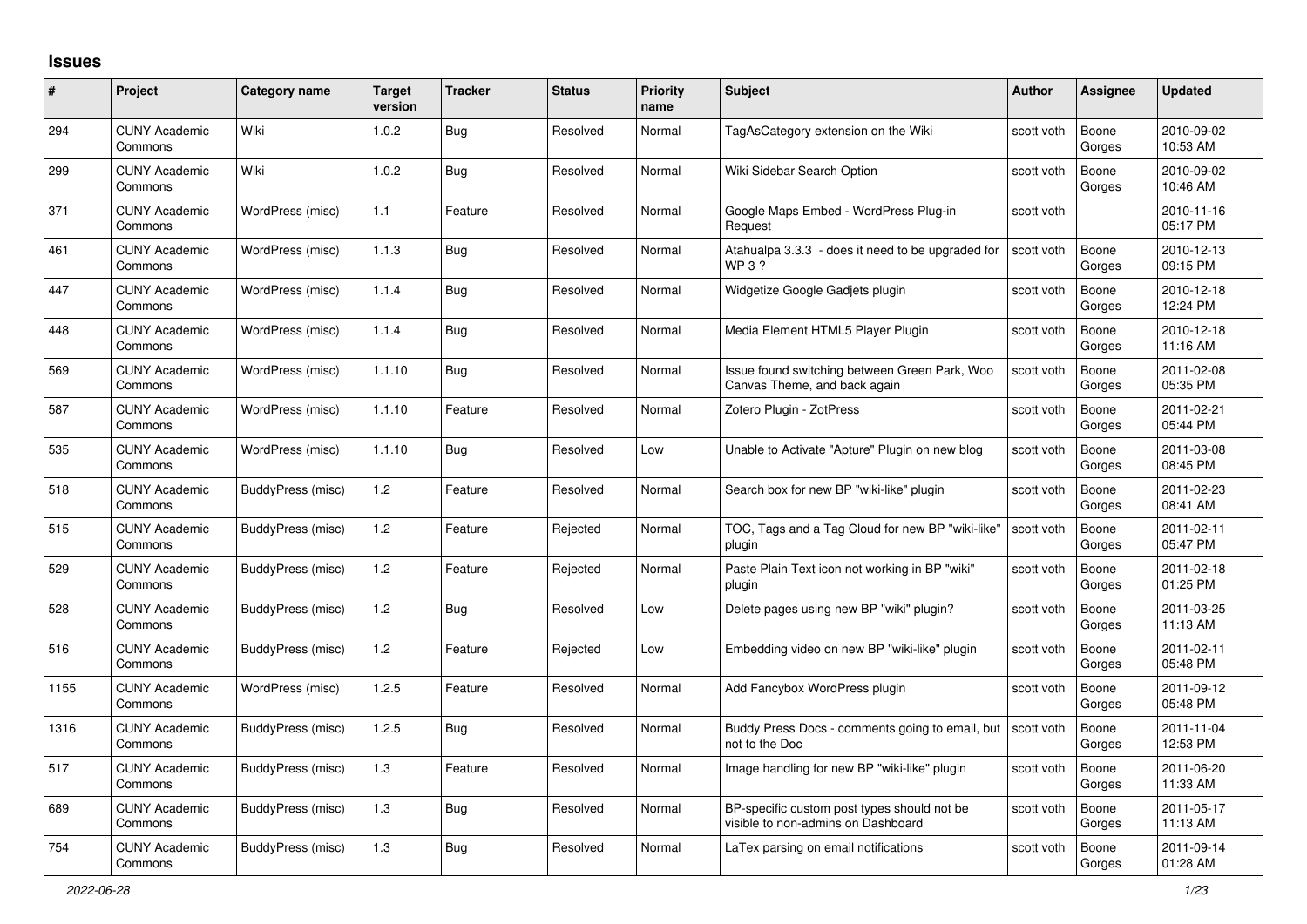| #    | Project                         | <b>Category name</b> | Target<br>version | <b>Tracker</b> | <b>Status</b> | <b>Priority</b><br>name | <b>Subject</b>                                                            | <b>Author</b> | <b>Assignee</b> | <b>Updated</b>         |
|------|---------------------------------|----------------------|-------------------|----------------|---------------|-------------------------|---------------------------------------------------------------------------|---------------|-----------------|------------------------|
| 1355 | <b>CUNY Academic</b><br>Commons | WordPress (misc)     | $1.3$             | Feature        | Resolved      | Normal                  | Plugin request: Tagline Rotator                                           | scott voth    | Boone<br>Gorges | 2011-12-08<br>07:04 PM |
| 1379 | <b>CUNY Academic</b><br>Commons | Wiki                 | $1.3$             | Bug            | Resolved      | Normal                  | Help Link in the Admin Bar points to old Help<br>Page                     | scott voth    | Boone<br>Gorges | 2011-12-09<br>09:08 AM |
| 530  | <b>CUNY Academic</b><br>Commons | BuddyPress (misc)    | $1.3$             | Feature        | Rejected      | Normal                  | Automatically generated Page urls for new BP wiki<br>plugin               | scott voth    | Boone<br>Gorges | 2011-02-11<br>05:50 PM |
| 1310 | <b>CUNY Academic</b><br>Commons | WordPress (misc)     | 1.3               | Feature        | Resolved      | Low                     | Zotpress                                                                  | scott voth    |                 | 2011-12-08<br>07:08 PM |
| 1461 | CUNY Academic<br>Commons        | BuddyPress (misc)    | 1.3.1             | Bug            | Resolved      | Normal                  | Strange Behaviour in the Activity Stream                                  | scott voth    | Boone<br>Gorges | 2011-12-19<br>08:33 AM |
| 1465 | <b>CUNY Academic</b><br>Commons | Wiki                 | 1.3.4             | <b>Bug</b>     | Resolved      | Normal                  | TagAsCategory Extension & Wiki Inc Plugin                                 | scott voth    | Boone<br>Gorges | 2012-01-10<br>08:46 PM |
| 1502 | <b>CUNY Academic</b><br>Commons | WordPress (misc)     | 1.3.4             | Support        | Resolved      | Normal                  | The Commons Classified - ClassiPress Theme                                | scott voth    | Boone<br>Gorges | 2012-01-13<br>09:09 AM |
| 1427 | <b>CUNY Academic</b><br>Commons | WordPress (misc)     | 1.3.5             | Feature        | Resolved      | Normal                  | Plugin Request: jQuery Vertical Accordion Menu                            | scott voth    | Boone<br>Gorges | 2012-01-16<br>08:17 PM |
| 1645 | <b>CUNY Academic</b><br>Commons | WordPress (misc)     | 1.3.8             | <b>Bug</b>     | Resolved      | Normal                  | WordTube Plugin can't find "JW Player" - fails to<br>play .swf files      | scott voth    | Boone<br>Gorges | 2012-02-23<br>07:27 PM |
| 1716 | <b>CUNY Academic</b><br>Commons | WordPress (misc)     | 1.3.9             | Feature        | Resolved      | Normal                  | Plugin Request: Blogger Importer                                          | scott voth    | Boone<br>Gorges | 2012-03-12<br>11:56 AM |
| 1717 | CUNY Academic<br>Commons        | WordPress (misc)     | 1.3.9             | Bug            | Resolved      | Normal                  | SimplePie For WP not working - need a writable<br>Cache Folder            | scott voth    | Boone<br>Gorges | 2012-03-12<br>12:17 PM |
| 1719 | <b>CUNY Academic</b><br>Commons | WordPress (misc)     | 1.3.9             | Feature        | Resolved      | Normal                  | Plugin Request: RSS Importer                                              | scott voth    | Boone<br>Gorges | 2012-03-12<br>11:59 AM |
| 1720 | <b>CUNY Academic</b><br>Commons | WordPress (misc)     | 1.3.9             | Feature        | Resolved      | Normal                  | Plugin Request: Tumblr Importer                                           | scott voth    | Boone<br>Gorges | 2012-03-12<br>11:57 AM |
| 1656 | <b>CUNY Academic</b><br>Commons | WordPress (misc)     | 1.3.10            | Bug            | Rejected      | High                    | WordTube Player Still Doesn't Play SWF Files                              | scott voth    | Boone<br>Gorges | 2012-03-29<br>07:59 PM |
| 1746 | <b>CUNY Academic</b><br>Commons | WordPress (misc)     | 1.3.10            | Feature        | Resolved      | Normal                  | Max Number of Items in a Tag Cloud                                        | scott voth    | Boone<br>Gorges | 2012-03-29<br>10:09 AM |
| 1797 | <b>CUNY Academic</b><br>Commons | WordPress (misc)     | 1.3.10.1          | Bug            | Resolved      | Urgent                  | JITP link doesn't seem to be working - "page not<br>redirecting properly" | scott voth    | Boone<br>Gorges | 2012-03-30<br>08:38 AM |
| 1396 | <b>CUNY Academic</b><br>Commons | WordPress (misc)     | 1.3.13            | <b>Bug</b>     | Resolved      | Normal                  | InLine Google Docs Plugin Not Working                                     | scott voth    | Boone<br>Gorges | 2012-05-22<br>11:36 AM |
| 1848 | <b>CUNY Academic</b><br>Commons | WordPress (misc)     | 1.3.13            | <b>Bug</b>     | Resolved      | Normal                  | Having Issues with Saving Menu Changes on the<br><b>Commons Codex</b>     | scott voth    | Boone<br>Gorges | 2012-04-26<br>07:48 PM |
| 1947 | CUNY Academic<br>Commons        | WordPress (misc)     | 1.3.15            | Bug            | Rejected      | Normal                  | Inline Google Docs - SSL required                                         | scott voth    | Boone<br>Gorges | 2012-06-25<br>09:12 AM |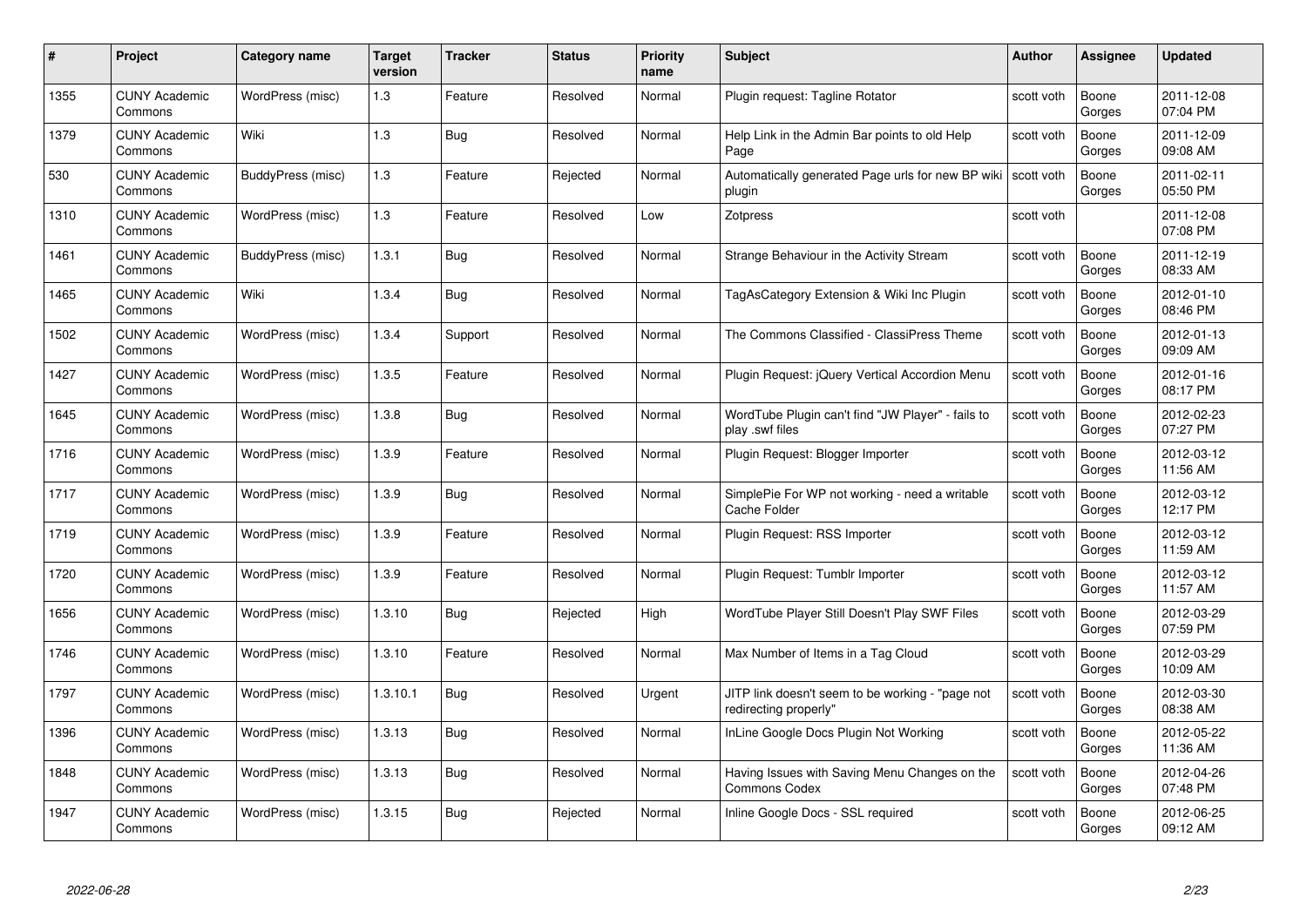| #    | Project                         | Category name            | Target<br>version | <b>Tracker</b> | <b>Status</b> | <b>Priority</b><br>name | <b>Subject</b>                                                                              | Author     | <b>Assignee</b>   | <b>Updated</b>         |
|------|---------------------------------|--------------------------|-------------------|----------------|---------------|-------------------------|---------------------------------------------------------------------------------------------|------------|-------------------|------------------------|
| 1948 | <b>CUNY Academic</b><br>Commons | WordPress (misc)         | 1.3.15            | Bug            | Rejected      | Normal                  | Verite Timeline plugin                                                                      | scott voth | Boone<br>Gorges   | 2012-06-25<br>09:10 AM |
| 2009 | <b>CUNY Academic</b><br>Commons | WordPress (misc)         | 1.3.17            | Feature        | Resolved      | Urgent                  | New Child Theme for Woo Theme 'Simplicity'                                                  | scott voth | Boone<br>Gorges   | 2012-08-01<br>12:25 AM |
| 1718 | <b>CUNY Academic</b><br>Commons | WordPress (misc)         | 1.4               | Feature        | Resolved      | Normal                  | Plugin Request - Live Journal Importer                                                      | scott voth | Boone<br>Gorges   | 2012-03-19<br>10:48 PM |
| 1257 | <b>CUNY Academic</b><br>Commons | BuddyPress (misc)        | 1.4               | Bug            | Resolved      | Low                     | Next Page Navigation missing at bottom of page<br>when looking at Group Members             | scott voth | Dominic<br>Giglio | 2012-03-12<br>02:55 PM |
| 2112 | <b>CUNY Academic</b><br>Commons | WordPress (misc)         | 1.4.5             | <b>Bug</b>     | Resolved      | Normal                  | Codex Slider getting a jquery error                                                         | scott voth | Dominic<br>Giglio | 2012-09-18<br>06:38 PM |
| 2332 | <b>CUNY Academic</b><br>Commons | WordPress (misc)         | 1.4.20            | <b>Bug</b>     | Resolved      | Normal                  | Arras Theme Slider gets jquery error                                                        | scott voth | Dominic<br>Giglio | 2013-03-01<br>07:55 PM |
| 2436 | <b>CUNY Academic</b><br>Commons | WordPress (misc)         | 1.4.20            | Bug            | Resolved      | Normal                  | Commons News blog - Commons Buzz Slider                                                     | scott voth | Boone<br>Gorges   | 2013-02-28<br>11:27 AM |
| 2525 | <b>CUNY Academic</b><br>Commons | WordPress (misc)         | 1.4.25            | Bug            | Resolved      | Normal                  | Twitter Widget Pro Plugin                                                                   | scott voth |                   | 2013-04-21<br>07:34 PM |
| 1222 | <b>CUNY Academic</b><br>Commons | WordPress (misc)         | 1.5               | Feature        | Resolved      | Normal                  | Evaluate Premium Themes for "The Commons<br>Classified"                                     | scott voth | Boone<br>Gorges   | 2011-11-29<br>10:23 AM |
| 2779 | <b>CUNY Academic</b><br>Commons | BuddyPress (misc)        | 1.5.3             | <b>Bug</b>     | Resolved      | Normal                  | Firefox Issue on Portfolio page when scrolling<br>down                                      | scott voth | Boone<br>Gorges   | 2013-09-19<br>01:52 PM |
| 2796 | <b>CUNY Academic</b><br>Commons |                          | 1.5.4             | <b>Bug</b>     | Resolved      | Normal                  | Sluggish Response on the Site - Sunday 9/15 -<br>3PM - 6PM                                  | scott voth | Boone<br>Gorges   | 2013-10-01<br>08:41 PM |
| 2813 | <b>CUNY Academic</b><br>Commons | WordPress (misc)         | 1.5.5             | Feature        | Resolved      | Normal                  | WordPress plugin request - MailPoet                                                         | scott voth | Boone<br>Gorges   | 2013-10-11<br>08:18 PM |
| 2080 | <b>CUNY Academic</b><br>Commons | WordPress (misc)         | 1.5.21            | Feature        | Resolved      | Normal                  | Upgrade Woo Canvas to Current Version (5.0) -<br>Responsive                                 | scott voth | Dominic<br>Giglio | 2014-03-12<br>01:42 PM |
| 2982 | <b>CUNY Academic</b><br>Commons | <b>WordPress Themes</b>  | 1.5.21            | <b>Bug</b>     | Resolved      | Normal                  | Sliders are broken on Woo Canvas theme                                                      | scott voth | Dominic<br>Giglio | 2014-03-12<br>01:41 PM |
| 2849 | <b>CUNY Academic</b><br>Commons | BuddyPress (misc)        | 1.6               | Design/UX      | Duplicate     | Low                     | User Experience - Changing Avatar                                                           | scott voth | Boone<br>Gorges   | 2014-03-27<br>03:08 PM |
| 2581 | <b>CUNY Academic</b><br>Commons | WordPress (misc)         | 1.6.3             | <b>Bug</b>     | Resolved      | Low                     | <b>Blog Deleted?</b>                                                                        | scott voth | Boone<br>Gorges   | 2014-05-12<br>02:46 PM |
| 3200 | <b>CUNY Academic</b><br>Commons | <b>WordPress Plugins</b> | 1.6.4             | Bug            | Resolved      | Normal                  | Plugin Request: Social Stickers                                                             | scott voth | Boone<br>Gorges   | 2014-05-21<br>09:53 PM |
| 3348 | <b>CUNY Academic</b><br>Commons | Toolbar                  | 1.6.11            | <b>Bug</b>     | Resolved      | Normal                  | "Publications on the Commons" option missing on<br>"About" link accessed from the Admin Bar | scott voth | Boone<br>Gorges   | 2014-08-01<br>08:55 AM |
| 3358 | <b>CUNY Academic</b><br>Commons | <b>WordPress Plugins</b> | 1.6.11            | Support        | Resolved      | Normal                  | Plugin Request: GeoMashUp                                                                   | scott voth | Boone<br>Gorges   | 2014-08-01<br>08:40 AM |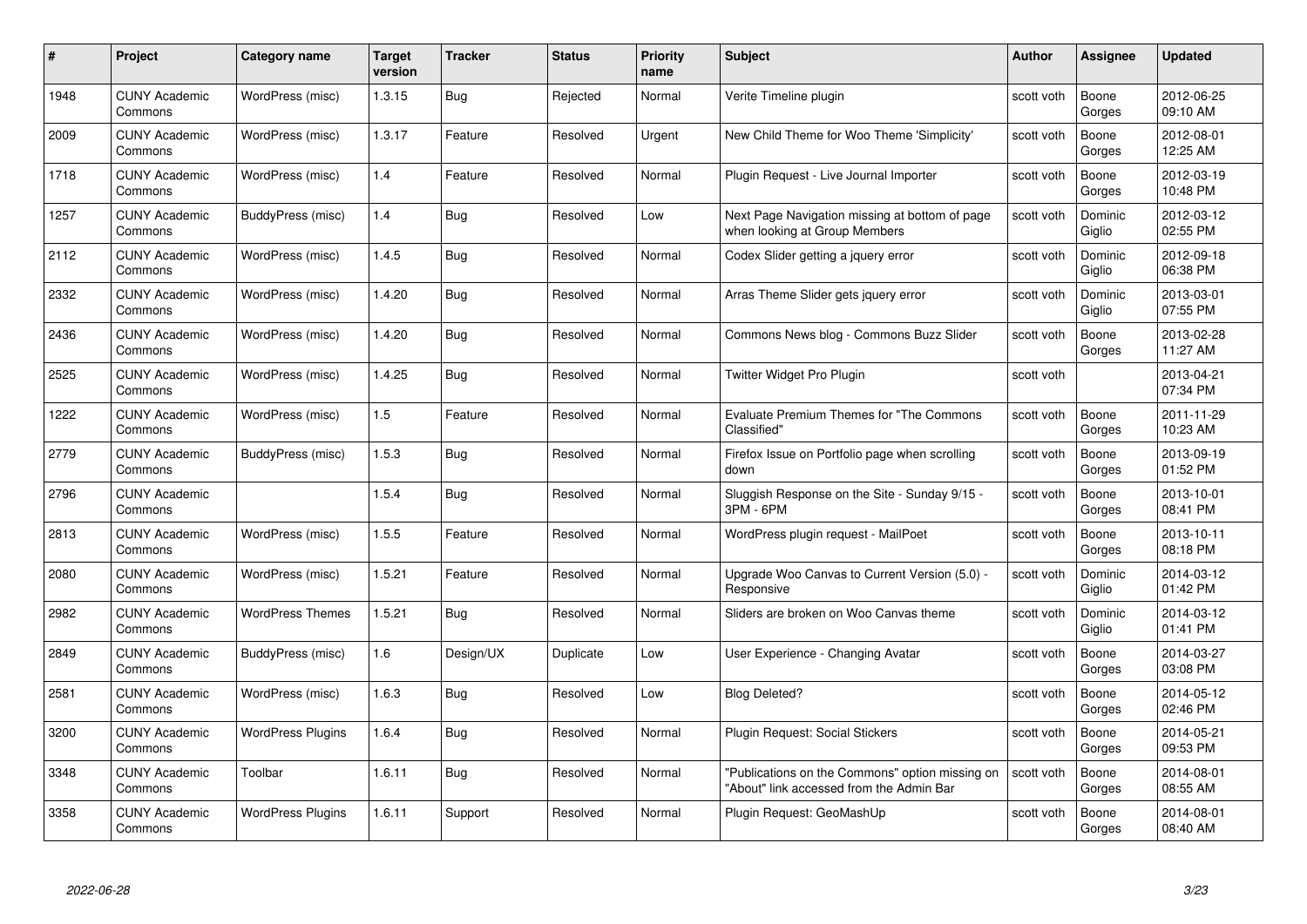| #    | Project                         | <b>Category name</b>     | Target<br>version | <b>Tracker</b> | <b>Status</b> | <b>Priority</b><br>name | <b>Subject</b>                                                           | <b>Author</b> | Assignee              | <b>Updated</b>         |
|------|---------------------------------|--------------------------|-------------------|----------------|---------------|-------------------------|--------------------------------------------------------------------------|---------------|-----------------------|------------------------|
| 3502 | <b>CUNY Academic</b><br>Commons | Blogs (BuddyPress)       | 1.6.17            | Bug            | Resolved      | High                    | "Create a Site" button not working on Blog Page                          | scott voth    | Boone<br>Gorges       | 2014-09-30<br>02:17 PM |
| 3522 | <b>CUNY Academic</b><br>Commons | My Commons               | 1.7               | Bug            | Resolved      | Normal                  | 1.7 Testing - Delete button not working on My<br>Commons                 | scott voth    | Raymond<br><b>Hoh</b> | 2014-10-08<br>03:13 PM |
| 3531 | CUNY Academic<br>Commons        | Home Page                | 1.7               | Feature        | Resolved      | Normal                  | Let Users Hover over Hero Slides to Stop<br>Animation                    | scott voth    | Daniel Jones          | 2014-10-13<br>05:43 PM |
| 3576 | <b>CUNY Academic</b><br>Commons | <b>WordPress Plugins</b> | 1.7.1             | Support        | Resolved      | Normal                  | Plugin Request: Better Search                                            | scott voth    | Boone<br>Gorges       | 2014-10-21<br>11:26 AM |
| 3478 | <b>CUNY Academic</b><br>Commons | Domain Mapping           | 1.7.2             | Feature        | Resolved      | Normal                  | Google Analytics and Mapped Domains                                      | scott voth    | scott voth            | 2014-11-02<br>09:43 AM |
| 3600 | <b>CUNY Academic</b><br>Commons | <b>WordPress Plugins</b> | 1.7.2             | Support        | Resolved      | Normal                  | New Plugin Request - Meta-Slider                                         | scott voth    | Boone<br>Gorges       | 2014-11-01<br>02:29 PM |
| 3712 | <b>CUNY Academic</b><br>Commons | <b>WordPress Themes</b>  | 1.7.6             | Support        | Resolved      | Normal                  | Two plugins for the "Old Paper Theme" not<br>Available                   | scott voth    |                       | 2014-12-11<br>08:16 PM |
| 3940 | <b>CUNY Academic</b><br>Commons | <b>WordPress Plugins</b> | 1.7.16            | Support        | Resolved      | Normal                  | Plugin Request - Amazon Link                                             | scott voth    | Boone<br>Gorges       | 2015-03-21<br>08:45 PM |
| 1237 | <b>CUNY Academic</b><br>Commons | Events                   | 1.8               | Feature        | Resolved      | Normal                  | Develop Commons Calendar of Events Plugin                                | scott voth    | Boone<br>Gorges       | 2016-02-15<br>11:19 PM |
| 3523 | <b>CUNY Academic</b><br>Commons | My Commons               | 1.8               | Bug            | Resolved      | Normal                  | 1.7 Testing - "Reply" and Post Button                                    | scott voth    | Boone<br>Gorges       | 2015-04-09<br>05:19 PM |
| 4309 | <b>CUNY Academic</b><br>Commons | Home Page                | 1.8.5             | Feature        | Resolved      | Normal                  | Change Main Navigation Help Link to<br>http://codex.commons.gc.cuny.edu/ | scott voth    |                       | 2015-07-21<br>10:45 AM |
| 4455 | <b>CUNY Academic</b><br>Commons | <b>Group Files</b>       | 1.8.8             | <b>Bug</b>     | Resolved      | High                    | Group Files Download to zip Not working                                  | scott voth    | Boone<br>Gorges       | 2015-08-19<br>09:58 AM |
| 4419 | <b>CUNY Academic</b><br>Commons | <b>WordPress Plugins</b> | 1.8.8             | Support        | Resolved      | Normal                  | Activate "WordPress Importer" by Default                                 | scott voth    | Raymond<br>Hoh        | 2015-08-11<br>08:29 PM |
| 4526 | <b>CUNY Academic</b><br>Commons | Homepage Slides          | 1.8.11            | Bug            | Resolved      | Normal                  | Mousing Over Hero Slide does not stop Animation                          | scott voth    | Daniel Jones          | 2015-09-18<br>03:53 PM |
| 3964 | <b>CUNY Academic</b><br>Commons | Group Announcments       | 1.8.17            | Bug            | Resolved      | Normal                  | "There was a problem" error when posting<br>Group Announcement           | scott voth    | Boone<br>Gorges       | 2015-11-18<br>05:45 PM |
| 4524 | <b>CUNY Academic</b><br>Commons | Events                   | 1.9               | Feature        | Resolved      | Normal                  | Create a iCal Feed for Events Calendar                                   | scott voth    | Raymond<br>Hoh        | 2015-11-09<br>12:55 PM |
| 5089 | <b>CUNY Academic</b><br>Commons | Server                   | 1.9.4             | Support        | Resolved      | Urgent                  | response time sluggish                                                   | scott voth    | Boone<br>Gorges       | 2016-01-11<br>10:16 PM |
| 4978 | <b>CUNY Academic</b><br>Commons | Directories              | 1.9.4             | Feature        | Resolved      | High                    | On Profile Provide a Way to Enter or Change<br>Campus Affiliation        | scott voth    | Boone<br>Gorges       | 2016-01-11<br>10:41 PM |
| 5548 | CUNY Academic<br>Commons        | <b>WordPress Plugins</b> | 1.9.15            | Feature        | Resolved      | Normal                  | Plugin Reguest: Inventory Manager - Michael<br>Madden                    | scott voth    |                       | 2016-05-11<br>11:27 PM |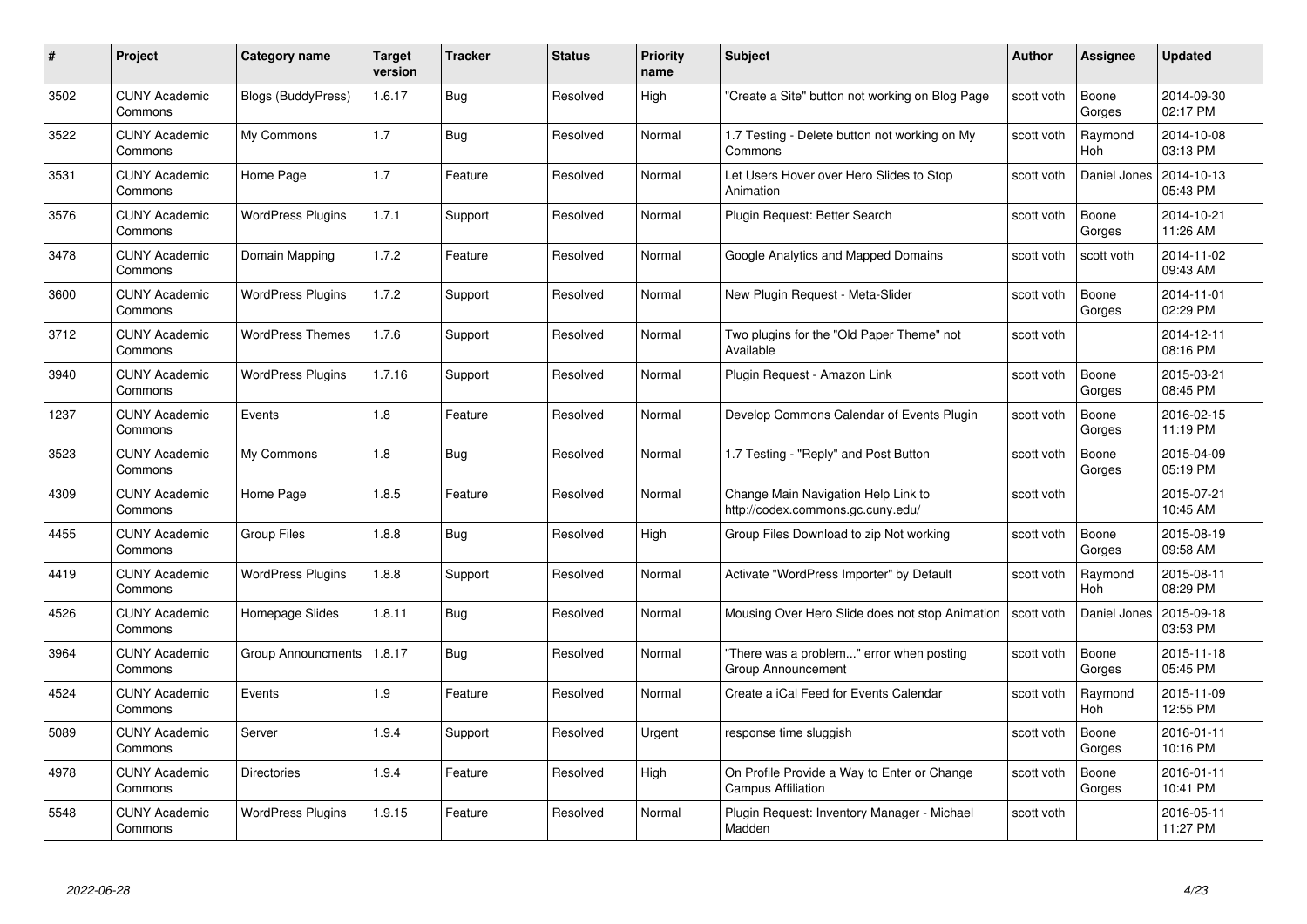| #    | Project                         | <b>Category name</b>       | Target<br>version | <b>Tracker</b> | <b>Status</b> | <b>Priority</b><br>name | <b>Subject</b>                                                        | <b>Author</b> | <b>Assignee</b> | <b>Updated</b>         |
|------|---------------------------------|----------------------------|-------------------|----------------|---------------|-------------------------|-----------------------------------------------------------------------|---------------|-----------------|------------------------|
| 5582 | <b>CUNY Academic</b><br>Commons | <b>WordPress Plugins</b>   | 1.9.17            | <b>Bug</b>     | Resolved      | Normal                  | Visual Composer Not Working with Bridge Theme<br>Anymore              | scott voth    | Boone<br>Gorges | 2016-06-01<br>10:56 PM |
| 5569 | <b>CUNY Academic</b><br>Commons | <b>WordPress Plugins</b>   | 1.9.18            | Feature        | Resolved      | Normal                  | WP Inventory Manager Add-On - Michael Madden                          | scott voth    | Boone<br>Gorges | 2016-06-12<br>10:39 AM |
| 5653 | <b>CUNY Academic</b><br>Commons | <b>WordPress Plugins</b>   | 1.9.19            | Feature        | Resolved      | Normal                  | Plugin Request - Simple Custom Post Order -<br>Cynthia Tobar          | scott voth    | Boone<br>Gorges | 2016-06-21<br>10:19 PM |
| 5828 | <b>CUNY Academic</b><br>Commons | Upgrades                   | 1.9.22            | Bug            | Resolved      | High                    | New Server - File Uploads                                             | scott voth    | Boone<br>Gorges | 2016-08-02<br>12:00 AM |
| 5885 | <b>CUNY Academic</b><br>Commons | <b>WordPress Plugins</b>   | 1.9.24            | Support        | Resolved      | Normal                  | Plugin Reguest - Knight Lab Timeline                                  | scott voth    | Boone<br>Gorges | 2016-08-11<br>10:56 PM |
| 6000 | <b>CUNY Academic</b><br>Commons | <b>WordPress Plugins</b>   | 1.9.27            | Bug            | Resolved      | Normal                  | Unconfirmed Users Plugin is visible on all sites                      | scott voth    | Boone<br>Gorges | 2016-09-11<br>09:10 PM |
| 1625 | <b>CUNY Academic</b><br>Commons | BuddyPress (misc)          | 1.10              | Feature        | Resolved      | Normal                  | Modify Default Avatar and Assignment Process                          | scott voth    | Boone<br>Gorges | 2016-02-19<br>12:09 AM |
| 6536 | <b>CUNY Academic</b><br>Commons | <b>Email Notifications</b> | 1.10              | Bug            | Resolved      | Normal                  | HTML not rendering (Sunday, 12:30 - 1:15PM) -<br>Commons 1.10 Testing | scott voth    | Raymond<br>Hoh  | 2016-11-07<br>10:49 AM |
| 6539 | <b>CUNY Academic</b><br>Commons | Events                     | 1.10              | Bug            | Resolved      | Normal                  | Event Room numbers don't seem to be persisted<br>Commons 1.10 testing | scott voth    | Boone<br>Gorges | 2016-10-31<br>04:23 PM |
| 6542 | <b>CUNY Academic</b><br>Commons | Group Forums               | 1.10              | Bug            | Resolved      | Normal                  | Embedded image's caption is not rendering -<br>Commons 1.10 testing   | scott voth    | Raymond<br>Hoh  | 2016-11-01<br>10:59 AM |
| 7738 | <b>CUNY Academic</b><br>Commons | <b>WordPress Plugins</b>   | 1.10.12           | Feature        | Resolved      | Normal                  | Image Attribution Tagger                                              | scott voth    |                 | 2017-03-02<br>02:22 PM |
| 7810 | <b>CUNY Academic</b><br>Commons | <b>WordPress Themes</b>    | 1.10.15           | Support        | Resolved      | Normal                  | Brunelleschi theme deprecation                                        | scott voth    |                 | 2017-03-27<br>10:38 AM |
| 7870 | <b>CUNY Academic</b><br>Commons | <b>WordPress Plugins</b>   | 1.10.15           | Feature        | Resolved      | Normal                  | Plugin request: Smush It                                              | scott voth    | Boone<br>Gorges | 2017-03-31<br>10:28 AM |
| 8149 | <b>CUNY Academic</b><br>Commons | <b>WordPress Plugins</b>   | 1.11              | Support        | Resolved      | Normal                  | Plugin Request - YouTube                                              | scott voth    | Boone<br>Gorges | 2017-05-15<br>09:54 AM |
| 8427 | CUNY Academic<br>Commons        | <b>WordPress Themes</b>    | 1.11.8            | Support        | Resolved      | Normal                  | child theme request for Short Docs                                    | scott voth    | Boone<br>Gorges | 2017-08-01<br>10:13 PM |
| 8454 | <b>CUNY Academic</b><br>Commons | <b>WordPress Plugins</b>   | 1.11.9            | Support        | Resolved      | Normal                  | activate WP Bakery Visual Composer plugin for<br>child theme          | scott voth    | Boone<br>Gorges | 2017-08-10<br>02:09 PM |
| 8475 | <b>CUNY Academic</b><br>Commons | <b>WordPress Themes</b>    | 1.11.9            | Support        | Resolved      | Normal                  | fix typo in child theme                                               | scott voth    | Boone<br>Gorges | 2017-08-08<br>04:31 PM |
| 8683 | <b>CUNY Academic</b><br>Commons | WordPress (misc)           | 1.11.12           | Support        | Resolved      | Normal                  | site banner getting overlaid by black WordPress<br>nav bar            | scott voth    |                 | 2017-09-11<br>09:32 PM |
| 8706 | CUNY Academic<br>Commons        | <b>WordPress Plugins</b>   | 1.11.13           | Support        | Resolved      | Normal                  | Plugin Reguest - Accordion Slider lite                                | scott voth    |                 | 2017-09-22<br>10:01 AM |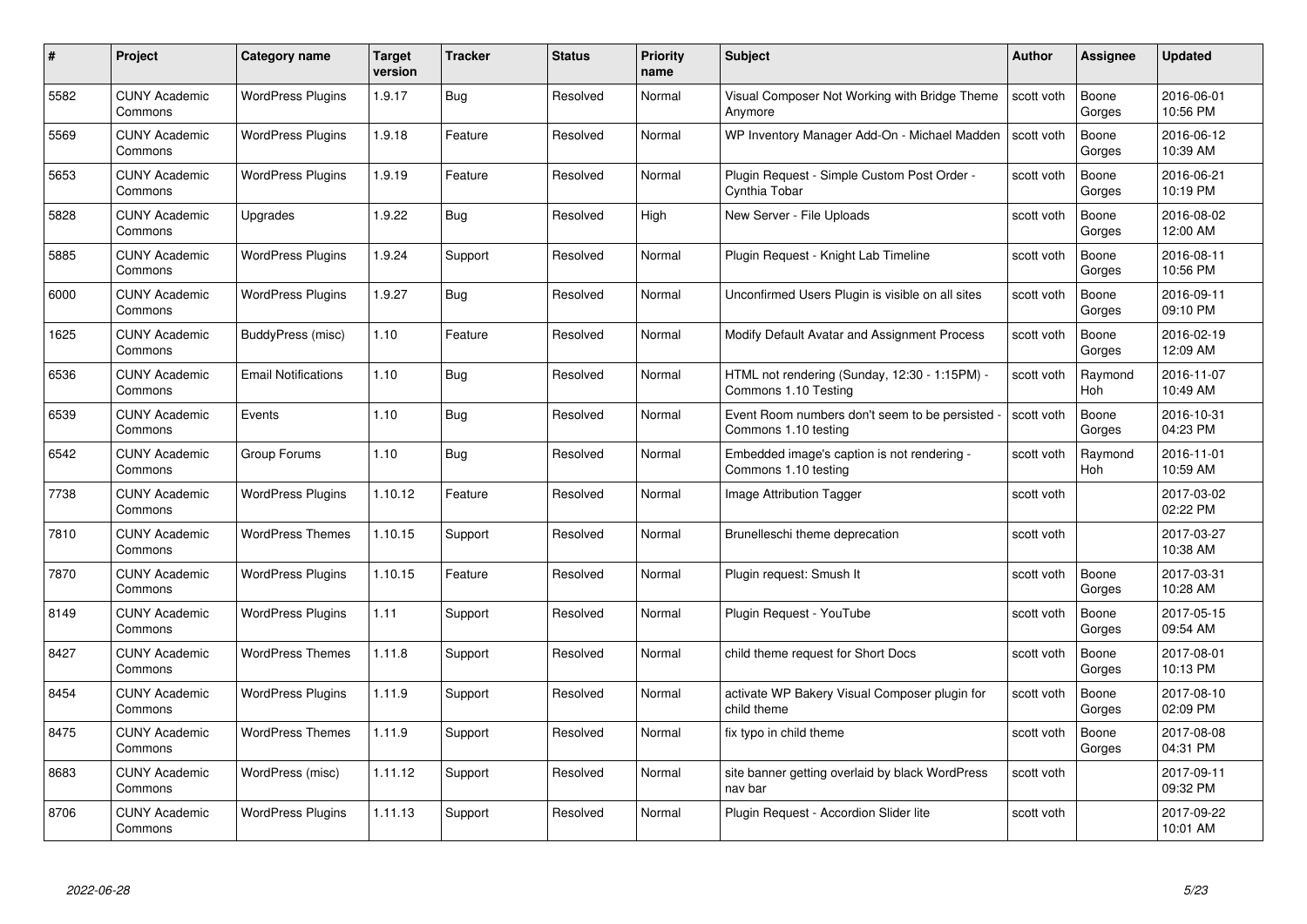| #     | Project                         | <b>Category name</b>       | Target<br>version | <b>Tracker</b> | <b>Status</b> | <b>Priority</b><br>name | <b>Subject</b>                                                                          | <b>Author</b> | <b>Assignee</b>   | <b>Updated</b>         |
|-------|---------------------------------|----------------------------|-------------------|----------------|---------------|-------------------------|-----------------------------------------------------------------------------------------|---------------|-------------------|------------------------|
| 8876  | <b>CUNY Academic</b><br>Commons | cuny.is                    | 1.12.1            | Bug            | Resolved      | Normal                  | Groups cannot select cuny is URL that matches<br>their group slug exactly               | scott voth    | Boone<br>Gorges   | 2017-11-01<br>03:06 PM |
| 9053  | <b>CUNY Academic</b><br>Commons | <b>WordPress Plugins</b>   | 1.12.6            | Support        | Resolved      | Normal                  | WPBakery Visual Composer plugin Not Working                                             | scott voth    |                   | 2018-01-09<br>07:50 PM |
| 9217  | <b>CUNY Academic</b><br>Commons | <b>WordPress Plugins</b>   | 1.12.9            | Support        | Resolved      | Normal                  | Plugin Request - Text to Speech Widget                                                  | scott voth    |                   | 2018-02-27<br>11:05 AM |
| 9370  | <b>CUNY Academic</b><br>Commons | <b>WordPress Plugins</b>   | 1.12.11           | Support        | Resolved      | Normal                  | Text to Speech plugin                                                                   | scott voth    | Boone<br>Gorges   | 2018-03-27<br>12:47 PM |
| 9572  | CUNY Academic<br>Commons        | <b>WordPress Plugins</b>   | 1.12.13           | Support        | Resolved      | Normal                  | WordPress Plugin Request - Compact WP Audio<br>Player                                   | scott voth    | Boone<br>Gorges   | 2018-04-24<br>10:10 AM |
| 9685  | <b>CUNY Academic</b><br>Commons | <b>WordPress Plugins</b>   | 1.13.1            | Support        | Resolved      | Normal                  | Plugin Request - Popup-Maker                                                            | scott voth    |                   | 2018-05-08<br>10:52 AM |
| 9878  | <b>CUNY Academic</b><br>Commons | <b>WordPress Plugins</b>   | 1.13.3            | Support        | Resolved      | Normal                  | Popup Maker plugin problems                                                             | scott voth    | Raymond<br>Hoh    | 2018-06-06<br>10:44 AM |
| 10086 | <b>CUNY Academic</b><br>Commons | <b>WordPress Plugins</b>   | 1.13.7            | Support        | Resolved      | Normal                  | plugin request - Custom Facebook Feed                                                   | scott voth    |                   | 2018-08-06<br>01:29 PM |
| 10105 | <b>CUNY Academic</b><br>Commons | <b>WordPress Plugins</b>   | 1.13.7            | Support        | Resolved      | Normal                  | Plugin request: Custom Post Type Widget                                                 | scott voth    |                   | 2018-08-06<br>01:35 PM |
| 10106 | <b>CUNY Academic</b><br>Commons | <b>WordPress Plugins</b>   | 1.13.7            | Support        | Resolved      | Normal                  | Plugin request - Better Font Awesome                                                    | scott voth    |                   | 2018-08-06<br>01:38 PM |
| 10111 | CUNY Academic<br>Commons        | <b>WordPress Plugins</b>   | 1.13.7            | Support        | Resolved      | Normal                  | Plugin request - Glossary                                                               | scott voth    |                   | 2018-08-06<br>01:44 PM |
| 10112 | <b>CUNY Academic</b><br>Commons | <b>WordPress Plugins</b>   | 1.13.7            | Support        | Resolved      | Normal                  | plugin request - Elementor                                                              | scott voth    |                   | 2018-08-06<br>01:45 PM |
| 10051 | <b>CUNY Academic</b><br>Commons | <b>Email Notifications</b> | 1.13.8            | Bug            | Resolved      | Normal                  | Tweets and email notifications are not being<br>generated from posts on OpenAtCUNY site | scott voth    | Raymond<br>Hoh    | 2018-08-28<br>12:08 PM |
| 10104 | <b>CUNY Academic</b><br>Commons | <b>WordPress Plugins</b>   | 1.13.8            | Support        | Resolved      | Normal                  | Plugin request - Advanced Custom Fields PRO                                             | scott voth    | <b>Fred Meyer</b> | 2018-08-29<br>05:39 PM |
| 10107 | <b>CUNY Academic</b><br>Commons | <b>WordPress Plugins</b>   | 1.13.8            | Support        | Resolved      | Normal                  | Plugin request - WP Featherlight                                                        | scott voth    | <b>Fred Meyer</b> | 2018-08-29<br>05:39 PM |
| 10173 | <b>CUNY Academic</b><br>Commons | <b>WordPress Plugins</b>   | 1.13.8            | Support        | Resolved      | Normal                  | Plugin Request - MapMaker Enhanced Google<br>Maps                                       | scott voth    |                   | 2018-08-23<br>08:07 AM |
| 10180 | <b>CUNY Academic</b><br>Commons | Domain Mapping             | 1.13.8            | Support        | Resolved      | Normal                  | domain mapping request - Kelle Cruz                                                     | scott voth    | <b>Matt Gold</b>  | 2018-08-29<br>03:23 PM |
| 10225 | <b>CUNY Academic</b><br>Commons | <b>BuddyPress Docs</b>     | 1.13.8            | <b>Bug</b>     | Resolved      | Normal                  | BuddyPress doc disappeared after being created<br>by Maura Smale                        | scott voth    | Boone<br>Gorges   | 2018-08-27<br>09:00 AM |
| 10344 | CUNY Academic<br>Commons        | <b>WordPress Plugins</b>   | 1.13.10           | Support        | Resolved      | Normal                  | Twitter Plugins that are outdated                                                       | scott voth    |                   | 2018-09-25<br>10:50 AM |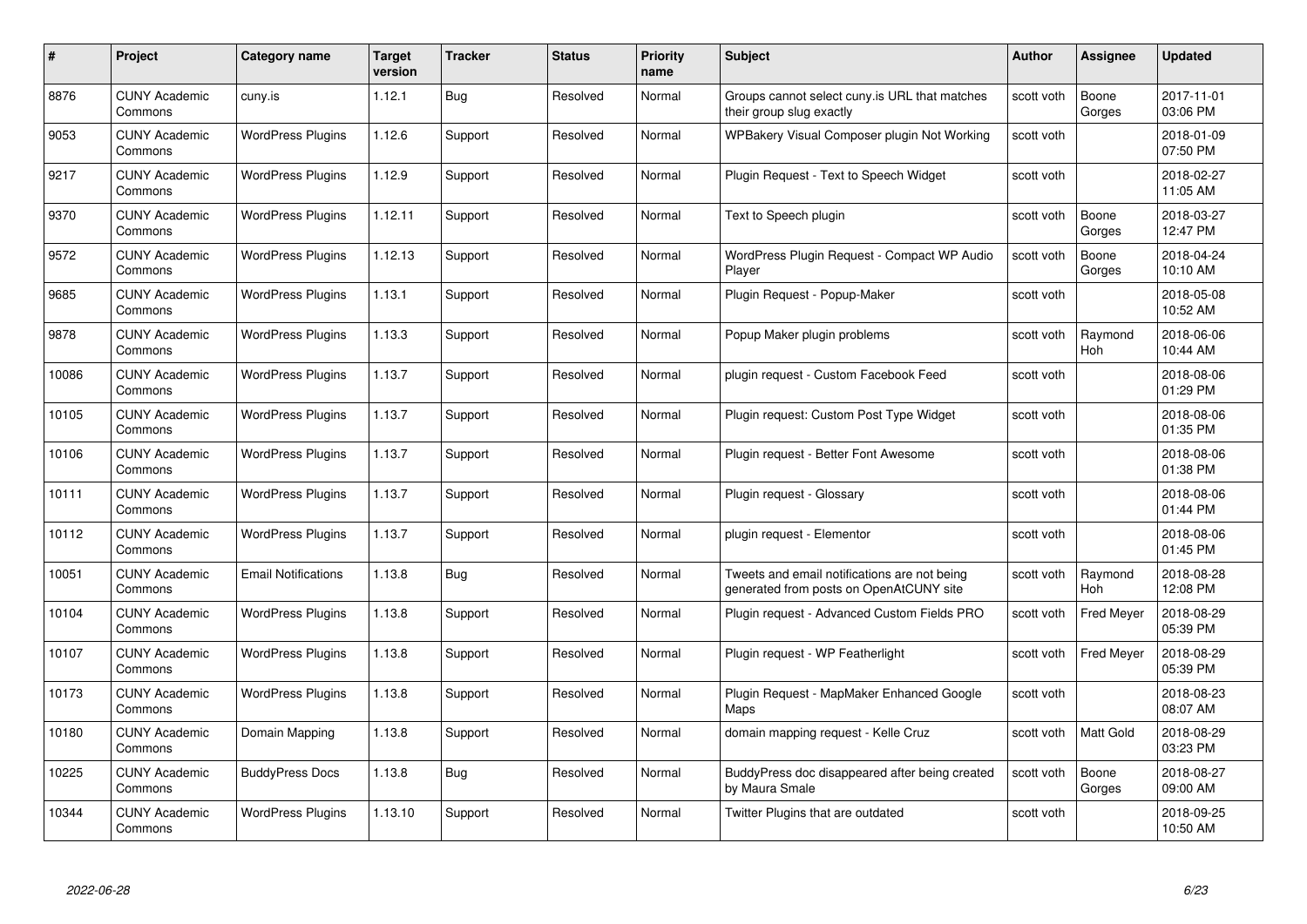| #     | Project                         | Category name            | Target<br>version | <b>Tracker</b> | <b>Status</b> | <b>Priority</b><br>name | <b>Subject</b>                                                              | <b>Author</b> | Assignee              | <b>Updated</b>         |
|-------|---------------------------------|--------------------------|-------------------|----------------|---------------|-------------------------|-----------------------------------------------------------------------------|---------------|-----------------------|------------------------|
| 10345 | <b>CUNY Academic</b><br>Commons | <b>WordPress Plugins</b> | 1.13.10           | Support        | Resolved      | Normal                  | Remove "Sociable" Plugin                                                    | scott voth    |                       | 2018-09-25<br>10:54 AM |
| 10348 | <b>CUNY Academic</b><br>Commons | <b>WordPress Plugins</b> | 1.13.10           | Support        | Resolved      | Normal                  | <b>Remove Outdated Plugins</b>                                              | scott voth    |                       | 2018-09-25<br>11:00 AM |
| 10529 | <b>CUNY Academic</b><br>Commons | <b>WordPress Plugins</b> | 1.13.12           | Support        | Resolved      | Normal                  | Plugin Request -<br>https://wordpress.org/plugins/sign-up-sheets/           | scott voth    |                       | 2018-10-23<br>11:36 AM |
| 10792 | <b>CUNY Academic</b><br>Commons | <b>WordPress Plugins</b> | 1.14.2            | Support        | Resolved      | Normal                  | sexgenlabs site - Elementor + Glossary + creative<br>commons license widget | scott voth    | Raymond<br>Hoh        | 2018-12-11<br>11:14 AM |
| 10858 | <b>CUNY Academic</b><br>Commons |                          | 1.14.3            | Support        | Resolved      | Normal                  | deprecate WP Post to PDF plugin                                             | scott voth    |                       | 2018-12-26<br>10:33 AM |
| 11036 | <b>CUNY Academic</b><br>Commons | <b>WordPress Plugins</b> | 1.14.6            | Feature        | Resolved      | Normal                  | Voicethread embed support                                                   | scott voth    | Raymond<br>Hoh        | 2019-02-12<br>11:28 AM |
| 11037 | <b>CUNY Academic</b><br>Commons | <b>WordPress Plugins</b> | 1.14.6            | Feature        | Resolved      | Normal                  | Padlet embeds                                                               | scott voth    | Raymond<br>Hoh        | 2019-02-12<br>11:28 AM |
| 11038 | <b>CUNY Academic</b><br>Commons | <b>WordPress Plugins</b> | 1.14.6            | Feature        | Resolved      | Normal                  | Sutori question                                                             | scott voth    | Raymond<br><b>Hoh</b> | 2019-02-12<br>11:28 AM |
| 11135 | <b>CUNY Academic</b><br>Commons | WordPress (misc)         | 1.14.7            | Support        | Resolved      | Normal                  | Add Handler for Piktochart                                                  | scott voth    | Raymond<br><b>Hoh</b> | 2019-02-26<br>02:04 PM |
| 11277 | <b>CUNY Academic</b><br>Commons | <b>WordPress Themes</b>  | 1.14.10           | Support        | Resolved      | High                    | Bridge Theme is broken                                                      | scott voth    | Matt Gold             | 2019-03-28<br>10:07 AM |
| 11346 | <b>CUNY Academic</b><br>Commons | Accessibility            | 1.14.11           | Support        | Resolved      | Normal                  | Accessibility issues on Help page                                           | scott voth    |                       | 2019-04-23<br>11:38 AM |
| 11496 | <b>CUNY Academic</b><br>Commons | <b>Public Portfolio</b>  | 1.15.2            | Support        | New           | Normal                  | Replace Twitter Icon on Member Portfolio page                               | scott voth    | Boone<br>Gorges       | 2019-06-06<br>01:03 PM |
| 11529 | <b>CUNY Academic</b><br>Commons | Twitter page             | 1.15.3            | Bug            | Resolved      | Normal                  | Twitter sub-menu option showing a lot of blank<br>results                   | scott voth    | Boone<br>Gorges       | 2019-06-10<br>01:04 PM |
| 11500 | <b>CUNY Academic</b><br>Commons | Onboarding               | 1.15.4            | Support        | Resolved      | Normal                  | Fix Outdated content and links on intro page                                | scott voth    | Raymond<br>Hoh        | 2019-06-25<br>04:22 PM |
| 11590 | <b>CUNY Academic</b><br>Commons | <b>WordPress Plugins</b> | 1.15.4            | Support        | Resolved      | Normal                  | deprecate The The Tabs and Accordion plugin                                 | scott voth    |                       | 2019-06-25<br>04:22 PM |
| 11506 | <b>CUNY Academic</b><br>Commons | Homepage Slides          | 1.15.5            | <b>Bug</b>     | Resolved      | Normal                  | Home Page Slideshow - blank slide                                           | scott voth    | Raymond<br><b>Hoh</b> | 2019-07-09<br>02:33 PM |
| 11985 | <b>CUNY Academic</b><br>Commons | Onboarding               | 1.15.12           | Support        | Resolved      | Normal                  | Add "Take the Tour" link to Intro page                                      | scott voth    | Raymond<br><b>Hoh</b> | 2019-10-22<br>11:54 AM |
| 11298 | <b>CUNY Academic</b><br>Commons | Courses                  | 1.16              | Feature        | Resolved      | Normal                  | Explore Ways to Make the "Courses" tab More<br>Interesting                  | scott voth    | Boone<br>Gorges       | 2019-12-04<br>10:51 AM |
| 12149 | <b>CUNY Academic</b><br>Commons | <b>WordPress Plugins</b> | 1.16.1            | Feature        | Resolved      | Normal                  | plugin request - Kadence-bloks                                              | scott voth    |                       | 2019-12-10<br>11:14 AM |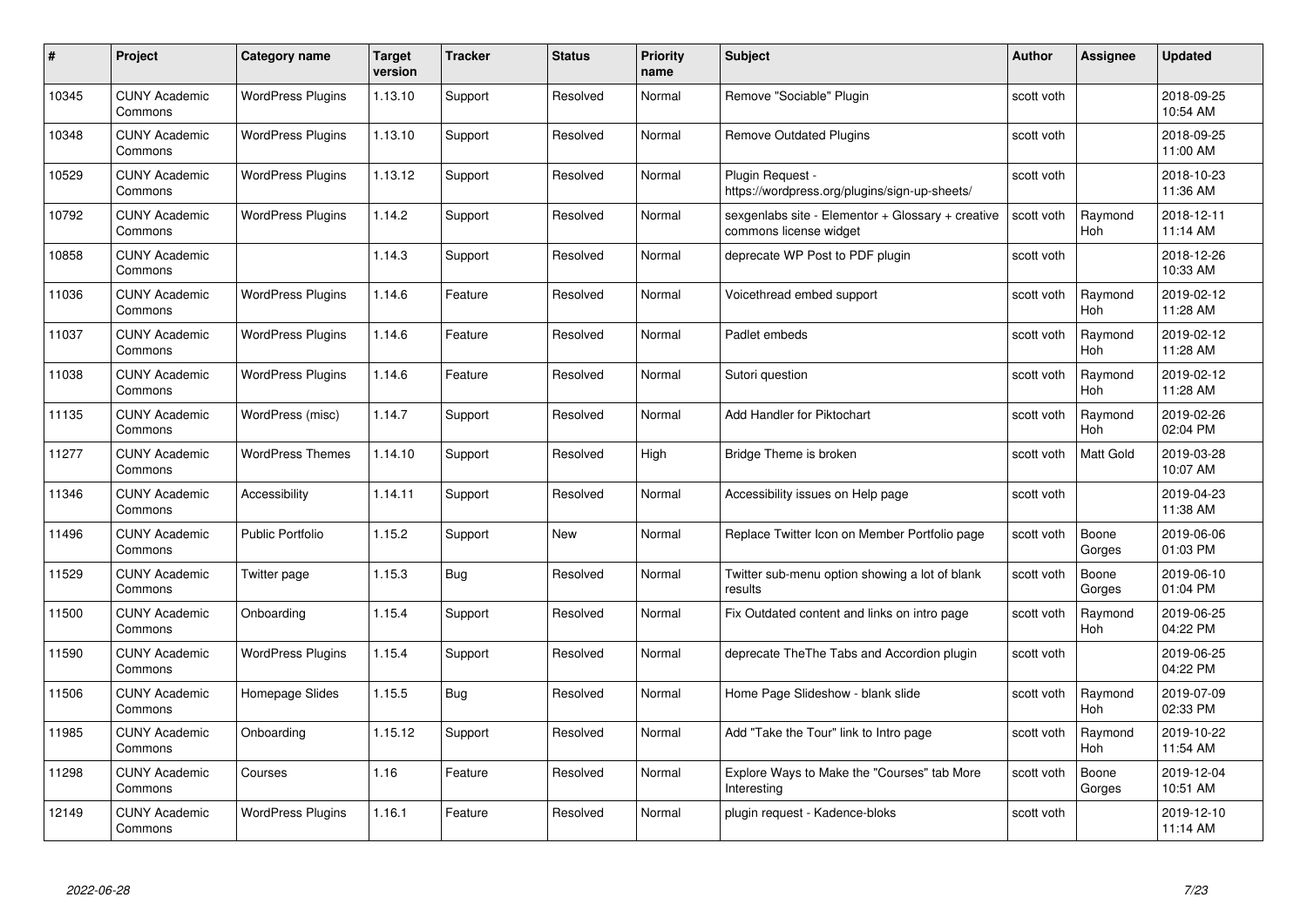| #     | Project                         | <b>Category name</b>     | Target<br>version | <b>Tracker</b> | <b>Status</b> | <b>Priority</b><br>name | <b>Subject</b>                                                                | <b>Author</b> | <b>Assignee</b> | <b>Updated</b>         |
|-------|---------------------------------|--------------------------|-------------------|----------------|---------------|-------------------------|-------------------------------------------------------------------------------|---------------|-----------------|------------------------|
| 12252 | <b>CUNY Academic</b><br>Commons | <b>WordPress Plugins</b> | 1.16.3            | Support        | Resolved      | Normal                  | Pluginiln Request - Atomic Blocks                                             | scott voth    | Boone<br>Gorges | 2020-01-14<br>10:44 AM |
| 12253 | <b>CUNY Academic</b><br>Commons | <b>WordPress Themes</b>  | 1.16.3            | Support        | Resolved      | Normal                  | Theme request - Atomic Block theme                                            | scott voth    |                 | 2020-01-14<br>02:07 PM |
| 12154 | <b>CUNY Academic</b><br>Commons | Events                   | 1.16.4            | Bug            | Rejected      | Normal                  | personal events calendar                                                      | scott voth    | Raymond<br>Hoh  | 2020-01-14<br>12:57 PM |
| 12386 | <b>CUNY Academic</b><br>Commons | <b>WordPress Plugins</b> | 1.16.5            | Bug            | Resolved      | Normal                  | Help site throwing error when publishing pages                                | scott voth    | Boone<br>Gorges | 2020-02-11<br>10:43 AM |
| 9221  | <b>CUNY Academic</b><br>Commons | <b>WordPress Plugins</b> | 1.16.6            | Support        | Resolved      | Normal                  | Plugin Request - Quiz and Survey Master                                       | scott voth    |                 | 2020-02-25<br>10:55 AM |
| 12550 | <b>CUNY Academic</b><br>Commons | <b>WordPress Plugins</b> | 1.16.8            | Support        | Resolved      | Normal                  | Deprecate CommentPress Core?                                                  | scott voth    | Boone<br>Gorges | 2020-03-24<br>11:43 AM |
| 12671 | <b>CUNY Academic</b><br>Commons | <b>WordPress Plugins</b> | 1.16.10           | Bug            | Resolved      | Normal                  | Creative Commons License Not Available With<br><b>Block Editor</b>            | scott voth    | Raymond<br>Hoh  | 2020-04-28<br>11:03 AM |
| 12955 | <b>CUNY Academic</b><br>Commons | WordPress (misc)         | 1.16.14           | Support        | Resolved      | Normal                  | Leaflet JS maps                                                               | scott voth    | Boone<br>Gorges | 2020-06-23<br>10:53 AM |
| 12961 | <b>CUNY Academic</b><br>Commons | WordPress (misc)         | 1.16.14           | Support        | Resolved      | Normal                  | Embed Loom.com resources                                                      | scott voth    | Boone<br>Gorges | 2020-06-22<br>01:07 PM |
| 12962 | <b>CUNY Academic</b><br>Commons | WordPress (misc)         | 1.16.14           | Support        | Resolved      | Normal                  | knowmia embed                                                                 | scott voth    | Boone<br>Gorges | 2020-06-23<br>02:56 PM |
| 1173  | CUNY Academic<br>Commons        | Group Blogs              | 1.17.0            | Support        | Resolved      | Normal                  | Avatars for group blogs should fall back on group<br>avatar, not admin user's | scott voth    | Raymond<br>Hoh  | 2020-07-14<br>01:05 PM |
| 13035 | <b>CUNY Academic</b><br>Commons | <b>BuddyPress Docs</b>   | 1.17.0            | Support        | Rejected      | Normal                  | Commons 1.17 and BP Docs - TinyMCE options<br>and layout                      | scott voth    | Boone<br>Gorges | 2020-07-14<br>02:21 PM |
| 13088 | <b>CUNY Academic</b><br>Commons | Site cloning             | 1.17.0            | <b>Bug</b>     | Rejected      | Normal                  | Commons 1.17 creating group $+$ site                                          | scott voth    | Jeremy Felt     | 2020-07-27<br>01:56 PM |
| 13194 | <b>CUNY Academic</b><br>Commons | <b>WordPress Plugins</b> | 1.17.2            | Feature        | Resolved      | Normal                  | Slider Revolution update                                                      | scott voth    | Boone<br>Gorges | 2020-08-25<br>10:40 AM |
| 13256 | <b>CUNY Academic</b><br>Commons | <b>WordPress Themes</b>  | 1.17.3            | Support        | Resolved      | Normal                  | Bridge theme update                                                           | scott voth    | Boone<br>Gorges | 2020-09-08<br>11:36 AM |
| 13060 | <b>CUNY Academic</b><br>Commons | Site cloning             | 1.17.3            | Bug            | Rejected      | Normal                  | Commons 1.17 clone issue                                                      | scott voth    | Jeremy Felt     | 2020-09-01<br>03:10 PM |
| 13410 | <b>CUNY Academic</b><br>Commons | Group Library            | 1.17.5            | Support        | Resolved      | Normal                  | Group Library Add item with special characters in<br>title                    | scott voth    | Boone<br>Gorges | 2020-10-01<br>12:40 PM |
| 13492 | <b>CUNY Academic</b><br>Commons | Shortcodes and<br>embeds | 1.17.6            | Support        | Resolved      | Normal                  | customized handler for quizlet embeds                                         | scott voth    | Boone<br>Gorges | 2020-10-27<br>11:00 AM |
| 13493 | CUNY Academic<br>Commons        | <b>Public Portfolio</b>  | 1.17.6            | <b>Bug</b>     | Resolved      | Normal                  | Member Profiles - Free Entry Widget Displays<br>URL encoded text              | scott voth    | Boone<br>Gorges | 2020-10-27<br>11:00 AM |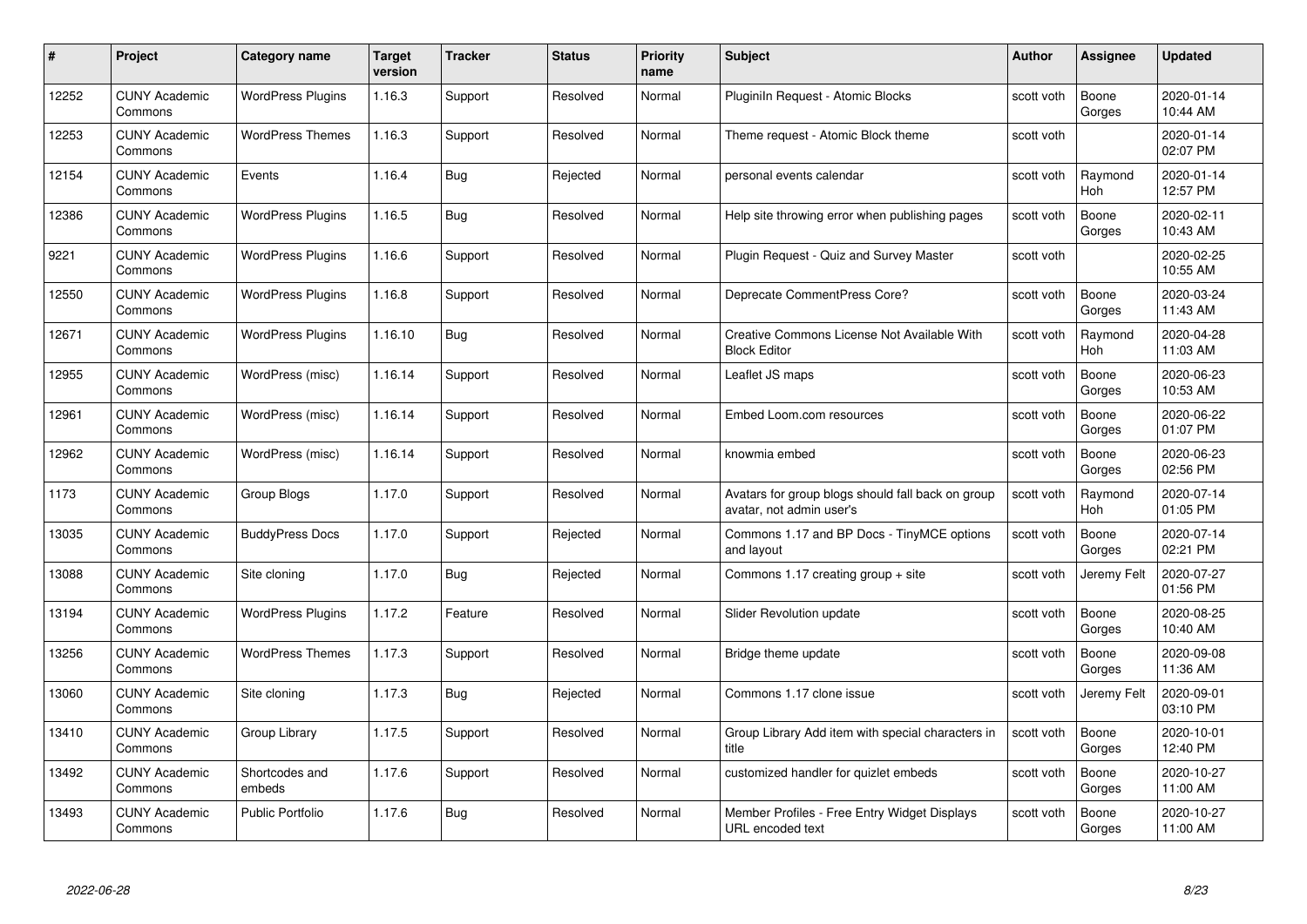| #     | Project                         | <b>Category name</b>       | Target<br>version | <b>Tracker</b> | <b>Status</b> | <b>Priority</b><br>name | <b>Subject</b>                                                                     | <b>Author</b> | Assignee              | <b>Updated</b>         |
|-------|---------------------------------|----------------------------|-------------------|----------------|---------------|-------------------------|------------------------------------------------------------------------------------|---------------|-----------------------|------------------------|
| 13494 | <b>CUNY Academic</b><br>Commons | <b>Public Portfolio</b>    | 1.17.6            | Bug            | Resolved      | Normal                  | Brief Descriptor and About You Profile Fields do<br>not display on mobile devices  | scott voth    | Boone<br>Gorges       | 2020-10-27<br>11:00 AM |
| 13499 | <b>CUNY Academic</b><br>Commons | Groups (misc)              | 1.17.7            | Bug            | Resolved      | Normal                  | Student repeatedly loses membership to private<br>class group                      | scott voth    | Raymond<br><b>Hoh</b> | 2020-11-10<br>10:31 AM |
| 13502 | <b>CUNY Academic</b><br>Commons | Analytics                  | 1.17.7            | Support        | Resolved      | Normal                  | Google Analytics Questions                                                         | scott voth    | Boone<br>Gorges       | 2020-11-10<br>10:31 AM |
| 13511 | <b>CUNY Academic</b><br>Commons | Analytics                  | 1.17.7            | Support        | Resolved      | Normal                  | Google Analytics 4 tagging                                                         | scott voth    | Boone<br>Gorges       | 2020-11-10<br>10:31 AM |
| 13865 | <b>CUNY Academic</b><br>Commons | <b>Commons Profile</b>     | 1.18.4            | <b>Bug</b>     | Resolved      | Normal                  | 'Digital Research Tools' profile nav item is cut off                               | scott voth    | Boone<br>Gorges       | 2021-02-09<br>11:05 AM |
| 13933 | <b>CUNY Academic</b><br>Commons | Group Library              | 1.18.4            | <b>Bug</b>     | Resolved      | Normal                  | Group Library Paging Issue                                                         | scott voth    | Boone<br>Gorges       | 2021-02-09<br>11:05 AM |
| 13978 | <b>CUNY Academic</b><br>Commons | Accessibility              | 1.18.5            | Support        | Resolved      | Normal                  | WAVE tool throwing language missing or invalid                                     | scott voth    | Raymond<br>Hoh        | 2021-02-23<br>11:06 AM |
| 13312 | <b>CUNY Academic</b><br>Commons | WordPress<br>(Permissions) | 1.18.8            | Support        | Resolved      | Normal                  | Site Header Issue Using Teaching Template                                          | scott voth    | Jeremy Felt           | 2021-04-13<br>11:21 AM |
| 14468 | <b>CUNY Academic</b><br>Commons | <b>WordPress Plugins</b>   | 1.18.11           | Support        | Resolved      | Normal                  | deprecate ShareThis plugin / Add ShareThis<br><b>Share Buttons</b>                 | scott voth    | Boone<br>Gorges       | 2021-05-25<br>11:04 AM |
| 14521 | <b>CUNY Academic</b><br>Commons | <b>WordPress Plugins</b>   | 1.18.12           | <b>Bug</b>     | Resolved      | Normal                  | Registration step for "ShareThis Social Share<br>Buttons" plugin not working       | scott voth    | Boone<br>Gorges       | 2021-06-08<br>11:50 AM |
| 14548 | CUNY Academic<br>Commons        | <b>WordPress Plugins</b>   | 1.18.13           | Support        | Resolved      | Normal                  | Slider Revolution plugin update                                                    | scott voth    | Boone<br>Gorges       | 2021-06-22<br>11:14 AM |
| 14694 | <b>CUNY Academic</b><br>Commons | Groups (misc)              | 1.18.16           | <b>Bug</b>     | Resolved      | Normal                  | Order by: Newly Created, Alphabetical, etc. Not<br>Working on Groups and Sites tab | scott voth    |                       | 2021-08-10<br>11:16 AM |
| 14697 | <b>CUNY Academic</b><br>Commons | Support                    | 1.18.16           | Support        | Resolved      | Normal                  | Neatline map embed                                                                 | scott voth    | Boone<br>Gorges       | 2021-08-10<br>11:16 AM |
| 14817 | <b>CUNY Academic</b><br>Commons | Group Forums               | 1.18.20           | Feature        | Resolved      | Normal                  | Embed a Commons Group forum to a Site page                                         | scott voth    | Raymond<br>Hoh        | 2021-10-12<br>11:13 AM |
| 14437 | <b>CUNY Academic</b><br>Commons | Courses                    | 1.19.0            | Bug            | Resolved      | Normal                  | Deleted Sites Show Up On Courses Tab                                               | scott voth    | Boone<br>Gorges       | 2022-01-04<br>12:04 PM |
| 15152 | <b>CUNY Academic</b><br>Commons | <b>Commons Profile</b>     | 1.19.1            | Bug            | Resolved      | Normal                  | padding missing on Commons Profile                                                 | scott voth    | Boone<br>Gorges       | 2022-01-11<br>04:41 PM |
| 15159 | <b>CUNY Academic</b><br>Commons | Home Page                  | 1.19.1            | <b>Bug</b>     | Resolved      | Normal                  | My Sites - hyperlinks not working                                                  | scott voth    | Boone<br>Gorges       | 2022-01-06<br>01:38 PM |
| 15160 | <b>CUNY Academic</b><br>Commons | Teaching                   | 1.19.1            | Support        | Resolved      | Normal                  | <b>OER Checkbox question</b>                                                       | scott voth    | Boone<br>Gorges       | 2022-01-11<br>04:41 PM |
| 15185 | <b>CUNY Academic</b><br>Commons | <b>Commons Profile</b>     | 1.19.2            | Support        | Resolved      | Normal                  | Change "Edit Profile" button to "Edit Public Profile"                              | scott voth    | Boone<br>Gorges       | 2022-01-25<br>11:33 AM |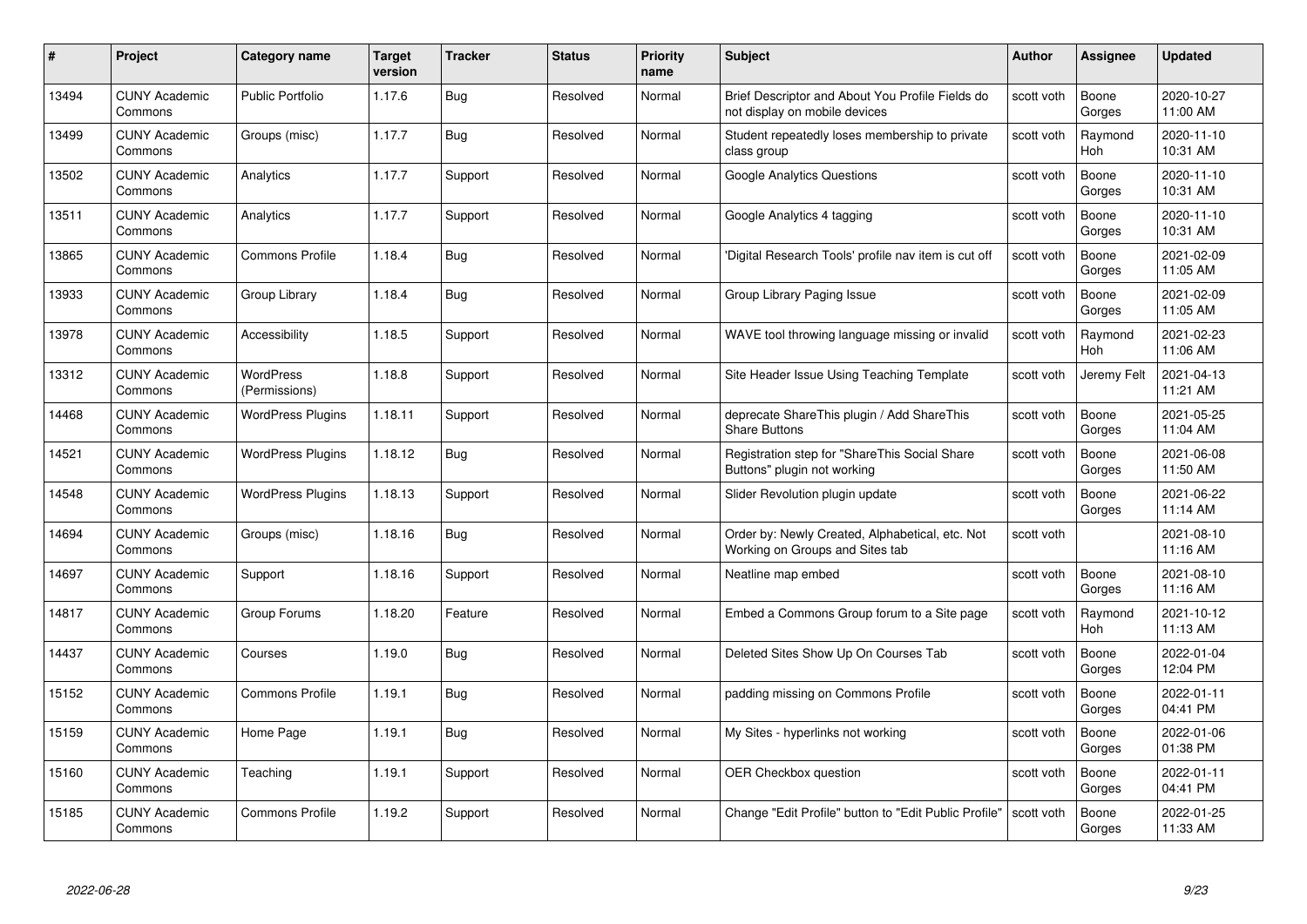| #     | Project                         | Category name            | Target<br>version | <b>Tracker</b> | <b>Status</b> | <b>Priority</b><br>name | <b>Subject</b>                                                        | Author     | Assignee              | <b>Updated</b>         |
|-------|---------------------------------|--------------------------|-------------------|----------------|---------------|-------------------------|-----------------------------------------------------------------------|------------|-----------------------|------------------------|
| 15302 | <b>CUNY Academic</b><br>Commons | <b>WordPress Plugins</b> | 1.19.4            | Feature        | Resolved      | High                    | Plugin For Qwriting - Team Members                                    | scott voth | Boone<br>Gorges       | 2022-02-14<br>01:08 PM |
| 15267 | <b>CUNY Academic</b><br>Commons | Shortcodes and<br>embeds | 1.19.4            | Feature        | Resolved      | Normal                  | Embed a Microsoft Form                                                | scott voth | Boone<br>Gorges       | 2022-02-22<br>11:01 AM |
| 15303 | <b>CUNY Academic</b><br>Commons | <b>WordPress Plugins</b> | 1.19.4            | Feature        | Resolved      | Normal                  | Plugin Request for QWriting Migration - SiteOrigin<br>Widget Bundle   | scott voth | Boone<br>Gorges       | 2022-02-22<br>11:01 AM |
| 15395 | <b>CUNY Academic</b><br>Commons | Domain Mapping           | 1.19.5            | Support        | Resolved      | Normal                  | Domain Mapping - Queens College Department of<br><b>Urban Studies</b> | scott voth | Boone<br>Gorges       | 2022-02-22<br>11:40 AM |
| 15620 | <b>CUNY Academic</b><br>Commons | <b>WordPress Plugins</b> | 1.19.6            | Support        | Resolved      | Normal                  | slider revolution plugin update                                       | scott voth | Boone<br>Gorges       | 2022-03-22<br>11:30 AM |
| 15151 | <b>CUNY Academic</b><br>Commons | Design                   | 1.19.7            | Support        | Resolved      | Normal                  | Commons Main Navigation does not show which<br>tab you are on         | scott voth | Sara<br>Cannon        | 2022-04-12<br>11:31 AM |
| 15687 | <b>CUNY Academic</b><br>Commons | WordPress - Media        | 1.19.7            | Feature        | Resolved      | Normal                  | <b>Embed Microsoft Sway Content</b>                                   | scott voth | Boone<br>Gorges       | 2022-04-12<br>11:31 AM |
| 15788 | <b>CUNY Academic</b><br>Commons | Home Page                | 1.19.7            | Bug            | Resolved      | Normal                  | long site titles on home page                                         | scott voth | Boone<br>Gorges       | 2022-04-12<br>11:31 AM |
| 15808 | <b>CUNY Academic</b><br>Commons | Home Page                | 1.19.7            | <b>Bug</b>     | Resolved      | Normal                  | Home Page "About" Dropdown                                            | scott voth | Sara<br>Cannon        | 2022-04-12<br>11:31 AM |
| 15830 | <b>CUNY Academic</b><br>Commons | WordPress (misc)         | 1.19.7            | Feature        | Resolved      | Normal                  | zeemaps embed                                                         | scott voth | Boone<br>Gorges       | 2022-04-12<br>11:31 AM |
| 15833 | <b>CUNY Academic</b><br>Commons | Domain Mapping           | 1.19.7            | Support        | Resolved      | Normal                  | <b>Block Editor Preview in Chrome</b>                                 | scott voth | Raymond<br>Hoh        | 2022-04-07<br>06:05 PM |
| 16143 | <b>CUNY Academic</b><br>Commons |                          | 1.19.10           | Bug            | Resolved      | Normal                  | Is Commons site down?                                                 | scott voth |                       | 2022-05-24<br>11:17 AM |
| 13604 | <b>CUNY Academic</b><br>Commons | Public Portfolio         | 2.0.0             | Support        | Resolved      | Normal                  | Public Profile on Mobile Format                                       | scott voth | Boone<br>Gorges       | 2022-05-26<br>11:36 AM |
| 16168 | <b>CUNY Academic</b><br>Commons | <b>WordPress Plugins</b> | 2.0.1             | Support        | Resolved      | Normal                  | problem with short docs site                                          | scott voth | Raymond<br><b>Hoh</b> | 2022-05-26<br>05:33 PM |
| 16170 | <b>CUNY Academic</b><br>Commons | Blogs (BuddyPress)       | 2.0.1             | Bug            | Resolved      | Normal                  | duplication of campus                                                 | scott voth | Boone<br>Gorges       | 2022-06-14<br>11:35 AM |
| 5747  | <b>CUNY Academic</b><br>Commons | Server                   |                   | <b>Bug</b>     | Resolved      | Urgent                  | Commons Site seems to be down                                         | scott voth |                       | 2016-06-27<br>09:16 PM |
| 2965  | <b>CUNY Academic</b><br>Commons | commonsinabox.org        |                   | Support        | Resolved      | High                    | Spammers on commonsinabox.org                                         | scott voth | Boone<br>Gorges       | 2014-01-19<br>02:56 PM |
| 3556  | <b>CUNY Academic</b><br>Commons | Home Page                |                   | <b>Bug</b>     | Resolved      | High                    | Lost Access to Create Hero Slides                                     | scott voth |                       | 2014-10-15<br>08:38 PM |
| 4766  | <b>CUNY Academic</b><br>Commons | Server                   |                   | Bug            | Resolved      | High                    | Sites Not Responding - Commons and CBOX                               | scott voth |                       | 2015-10-13<br>01:05 PM |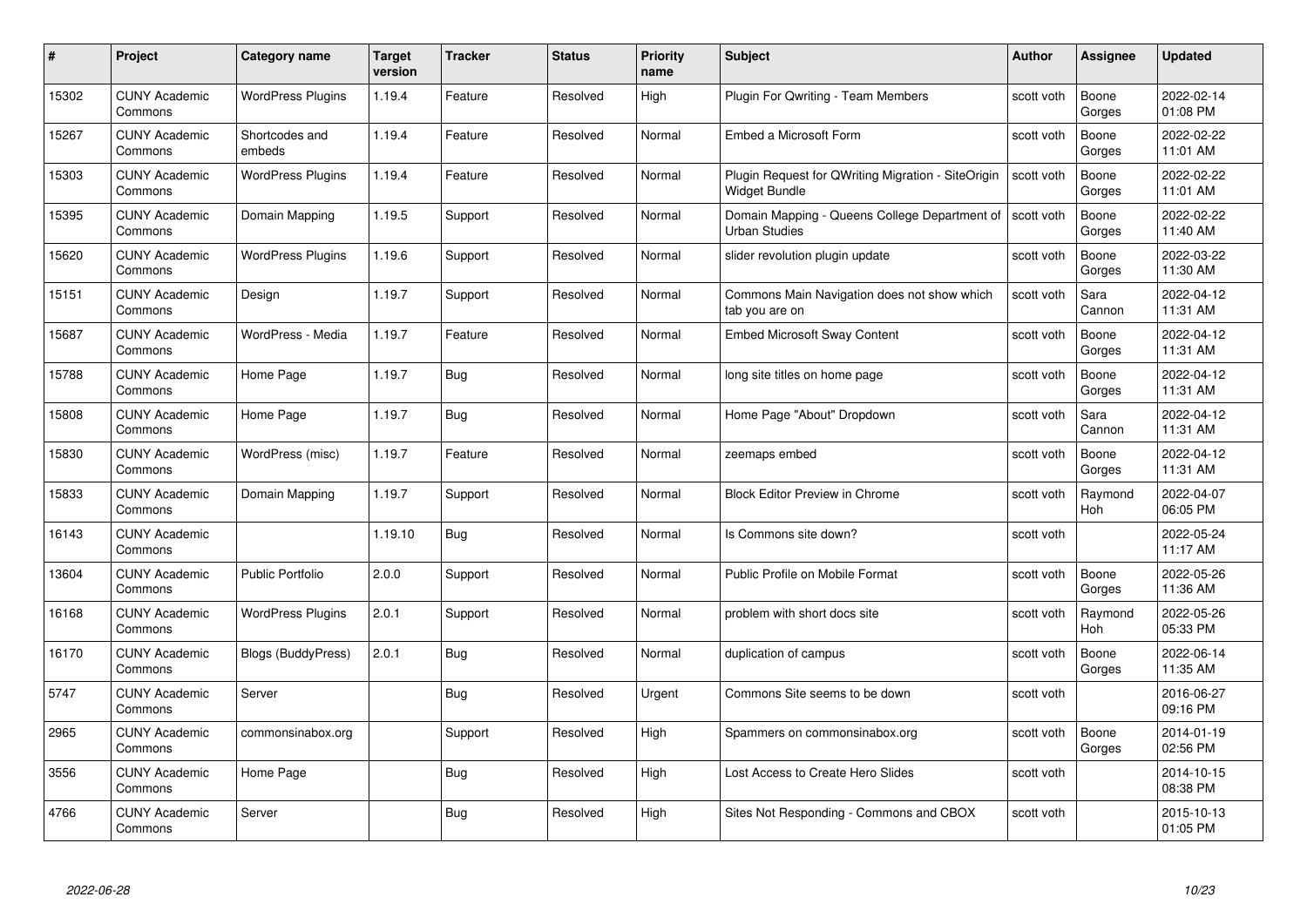| #     | Project                         | <b>Category name</b>    | Target<br>version | <b>Tracker</b> | <b>Status</b>        | <b>Priority</b><br>name | <b>Subject</b>                                                                       | <b>Author</b> | <b>Assignee</b>       | <b>Updated</b>         |
|-------|---------------------------------|-------------------------|-------------------|----------------|----------------------|-------------------------|--------------------------------------------------------------------------------------|---------------|-----------------------|------------------------|
| 5271  | <b>CUNY Academic</b><br>Commons | Server                  |                   | Support        | Resolved             | High                    | CBOX and Commons sites down?                                                         | scott voth    |                       | 2016-02-28<br>12:30 PM |
| 15767 | <b>CUNY Academic</b><br>Commons | WordPress (misc)        |                   | Support        | <b>New</b>           | Normal                  | Site loading slowly                                                                  | scott voth    | Boone<br>Gorges       | 2022-04-04<br>08:56 PM |
| 16245 | <b>CUNY Academic</b><br>Commons | WordPress (misc)        |                   | Bug            | Reporter<br>Feedback | Normal                  | Save Button missing on WordPress Profile page                                        | scott voth    | Raymond<br><b>Hoh</b> | 2022-06-16<br>03:09 PM |
| 573   | <b>CUNY Academic</b><br>Commons | WordPress (misc)        |                   | Support        | Resolved             | Normal                  | Vimeo Plus                                                                           | scott voth    | scott voth            | 2011-02-13<br>12:03 PM |
| 737   | <b>CUNY Academic</b><br>Commons | WordPress (misc)        |                   | Feature        | Resolved             | Normal                  | Add Explanation of "Sort & Shuffle" to Atahualpa<br>Codex documentation              | scott voth    | scott voth            | 2011-06-05<br>10:39 AM |
| 1230  | <b>CUNY Academic</b><br>Commons |                         |                   | Bug            | Resolved             | Normal                  | Access to blogs after release                                                        | scott voth    |                       | 2011-10-13<br>01:51 PM |
| 2209  | <b>CUNY Academic</b><br>Commons | WordPress (misc)        |                   | Feature        | Resolved             | Normal                  | Install Q & A Plugin on Commonsinabox.org                                            | scott voth    | Boone<br>Gorges       | 2012-10-21<br>10:53 AM |
| 2435  | <b>CUNY Academic</b><br>Commons | commonsinabox.org       |                   | <b>Bug</b>     | Resolved             | Normal                  | commonsinabox.org - media upload file types                                          | scott voth    | Boone<br>Gorges       | 2013-02-13<br>09:58 PM |
| 2484  | <b>CUNY Academic</b><br>Commons | commonsinabox.org       |                   | <b>Bug</b>     | Resolved             | Normal                  | Forum posts are vanishing - can only view last few   scott voth<br>on Help & Support |               | Boone<br>Gorges       | 2013-03-01<br>11:19 AM |
| 2511  | <b>CUNY Academic</b><br>Commons | WordPress (misc)        |                   | Bug            | Resolved             | Normal                  | Lost Access to Create Hero Slides                                                    | scott voth    | Boone<br>Gorges       | 2013-03-11<br>10:24 AM |
| 2900  | CUNY Academic<br>Commons        | WordPress (misc)        |                   | Support        | Resolved             | Normal                  | Theme request - Imbalance2                                                           | scott voth    | Boone<br>Gorges       | 2013-11-23<br>10:30 AM |
| 2946  | <b>CUNY Academic</b><br>Commons | WordPress (misc)        |                   | Support        | Resolved             | Normal                  | Help Delete WP site with broken link                                                 | scott voth    |                       | 2014-02-08<br>09:53 AM |
| 2966  | <b>CUNY Academic</b><br>Commons | WordPress (misc)        |                   | Support        | Resolved             | Normal                  | Lost Access to Create/Deactivate Hero Slides                                         | scott voth    | Boone<br>Gorges       | 2014-01-20<br>05:06 PM |
| 3067  | <b>CUNY Academic</b><br>Commons | <b>WordPress Themes</b> |                   | Bug            | Resolved             | Normal                  | Twenty Fourteen Theme Not Available                                                  | scott voth    | Matt Gold             | 2014-02-22<br>11:35 AM |
| 3081  | <b>CUNY Academic</b><br>Commons | Home Page               |                   | Support        | Resolved             | Normal                  | Lost Access to Create Hero Slides                                                    | scott voth    |                       | 2014-02-27<br>08:06 PM |
| 3199  | <b>CUNY Academic</b><br>Commons | Domain Mapping          |                   | Support        | Resolved             | Normal                  | domain mapping request - bethanyholmstrom.net                                        | scott voth    | Boone<br>Gorges       | 2014-05-08<br>02:40 PM |
| 3604  | <b>CUNY Academic</b><br>Commons | cuny.is                 |                   | Support        | Resolved             | Normal                  | LLJournal CUNY.IS request                                                            | scott voth    | Sarah<br>Morgano      | 2014-10-26<br>05:47 PM |
| 3702  | <b>CUNY Academic</b><br>Commons | <b>WordPress Themes</b> |                   | Support        | Resolved             | Normal                  | access the Old Paper Theme                                                           | scott voth    | Matt Gold             | 2014-12-09<br>09:21 AM |
| 3713  | <b>CUNY Academic</b><br>Commons | Server                  |                   | Support        | Resolved             | Normal                  | Slow Response Time                                                                   | scott voth    | Matt Gold             | 2014-12-13<br>04:25 PM |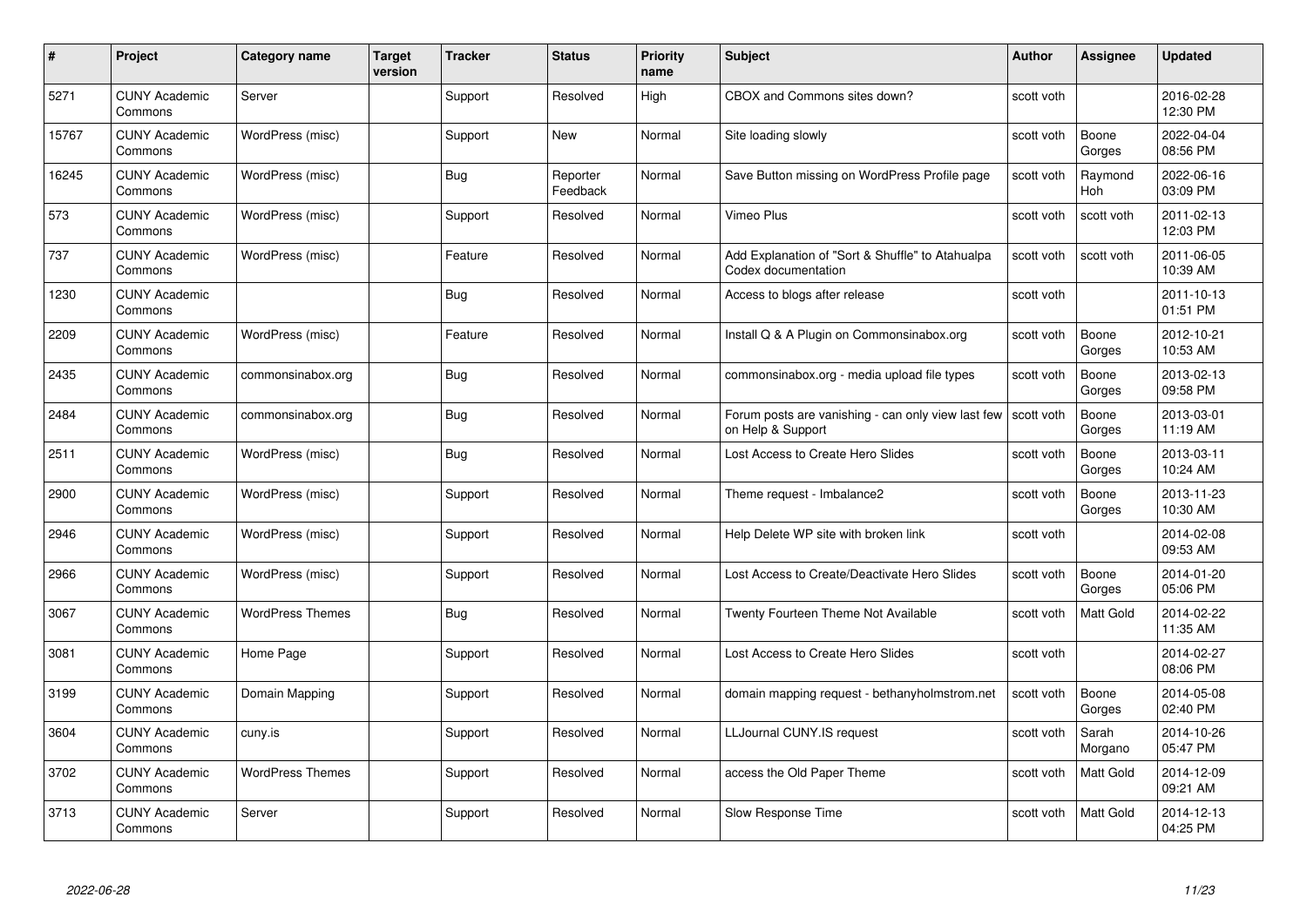| #     | Project                         | <b>Category name</b>              | <b>Target</b><br>version | <b>Tracker</b> | <b>Status</b> | <b>Priority</b><br>name | <b>Subject</b>                                       | <b>Author</b> | Assignee         | <b>Updated</b>         |
|-------|---------------------------------|-----------------------------------|--------------------------|----------------|---------------|-------------------------|------------------------------------------------------|---------------|------------------|------------------------|
| 3957  | <b>CUNY Academic</b><br>Commons | <b>WordPress</b><br>(Permissions) |                          | Support        | Resolved      | Normal                  | Lost Access to Create Hero Slides                    | scott voth    | Boone<br>Gorges  | 2015-03-30<br>08:57 PM |
| 4407  | <b>CUNY Academic</b><br>Commons | Group Forums                      |                          | Bug            | Resolved      | Normal                  | Disable Forum on Existing group is not working       | scott voth    | Boone<br>Gorges  | 2015-08-11<br>03:13 PM |
| 4603  | <b>CUNY Academic</b><br>Commons | <b>WordPress Plugins</b>          |                          | Support        | Resolved      | Normal                  | Plugin Request: Search and Filter                    | scott voth    | Boone<br>Gorges  | 2015-09-21<br>11:31 AM |
| 4842  | <b>CUNY Academic</b><br>Commons | Homepage Slides                   |                          | Support        | Resolved      | Normal                  | Lost Access to Create Hero Slides                    | scott voth    | scott voth       | 2015-10-31<br>03:17 PM |
| 5032  | <b>CUNY Academic</b><br>Commons | Server                            |                          | Support        | Resolved      | Normal                  | Error establishing a database connection             | scott voth    |                  | 2015-12-14<br>08:46 PM |
| 5846  | <b>CUNY Academic</b><br>Commons | Membership                        |                          | Support        | Resolved      | Normal                  | Add Undergraduate Member to the Commons              | scott voth    | Matt Gold        | 2016-07-27<br>08:28 AM |
| 6110  | <b>CUNY Academic</b><br>Commons | cuny.is                           |                          | Support        | Resolved      | Normal                  | cuny.is Request                                      | scott voth    | Sarah<br>Morgano | 2016-10-03<br>03:03 AM |
| 6111  | <b>CUNY Academic</b><br>Commons | Registration                      |                          | Support        | Resolved      | Normal                  | Manually Activate Member Account - Sunjum<br>Hussain | scott voth    |                  | 2016-10-11<br>08:21 PM |
| 6181  | <b>CUNY Academic</b><br>Commons | Membership                        |                          | Support        | Resolved      | Normal                  | Membership Request - Hunter Alum                     | scott voth    | Matt Gold        | 2016-10-10<br>06:43 PM |
| 6515  | <b>CUNY Academic</b><br>Commons | Homepage Slides                   |                          | Bug            | Resolved      | Normal                  | Gallery Posts (i.e. Hero slides) are Not Working     | scott voth    | scott voth       | 2019-09-23<br>03:01 PM |
| 8153  | <b>CUNY Academic</b><br>Commons | Homepage Slides                   |                          | <b>Bug</b>     | Resolved      | Normal                  | Hero Slide Permissions                               | scott voth    | Boone<br>Gorges  | 2017-05-17<br>08:29 PM |
| 9675  | <b>CUNY Academic</b><br>Commons | WordPress (misc)                  |                          | Support        | Resolved      | Normal                  | Upload html file to new labor forum site             | scott voth    |                  | 2018-04-30<br>09:15 PM |
| 9707  | <b>CUNY Academic</b><br>Commons | commonsinabox.org                 |                          | Support        | Resolved      | Normal                  | CommonsinaBox.org DEV admin not responding           | scott voth    |                  | 2018-05-07<br>10:38 AM |
| 9959  | <b>CUNY Academic</b><br>Commons | <b>WordPress Plugins</b>          |                          | Bug            | Resolved      | Normal                  | Carto Map embed issue                                | scott voth    |                  | 2018-06-22<br>07:00 PM |
| 11173 | <b>CUNY Academic</b><br>Commons | Documentation                     |                          | Support        | Resolved      | Normal                  | <b>Accessibility Checker</b>                         | scott voth    | Boone<br>Gorges  | 2019-02-26<br>11:00 PM |
| 11190 | <b>CUNY Academic</b><br>Commons | Domain Mapping                    |                          | Support        | Resolved      | Normal                  | Domain Mapping Request - Kate Culkin                 | scott voth    | Boone<br>Gorges  | 2019-03-16<br>10:01 AM |
| 11276 | <b>CUNY Academic</b><br>Commons | <b>WordPress Plugins</b>          |                          | Support        | Resolved      | Normal                  | unable to embed PDF with PDF Embedder                | scott voth    |                  | 2019-05-14<br>05:03 PM |
| 11671 | <b>CUNY Academic</b><br>Commons | Information<br>Architecture       |                          | Design/UX      | Resolved      | Normal                  | Commons Home Page Access                             | scott voth    | Chris Stein      | 2019-07-30<br>04:39 PM |
| 11974 | CUNY Academic<br>Commons        | Documentation                     |                          | Feature        | Resolved      | Normal                  | Help tracking down documentation on JetPack          | scott voth    | scott voth       | 2019-10-12<br>01:08 PM |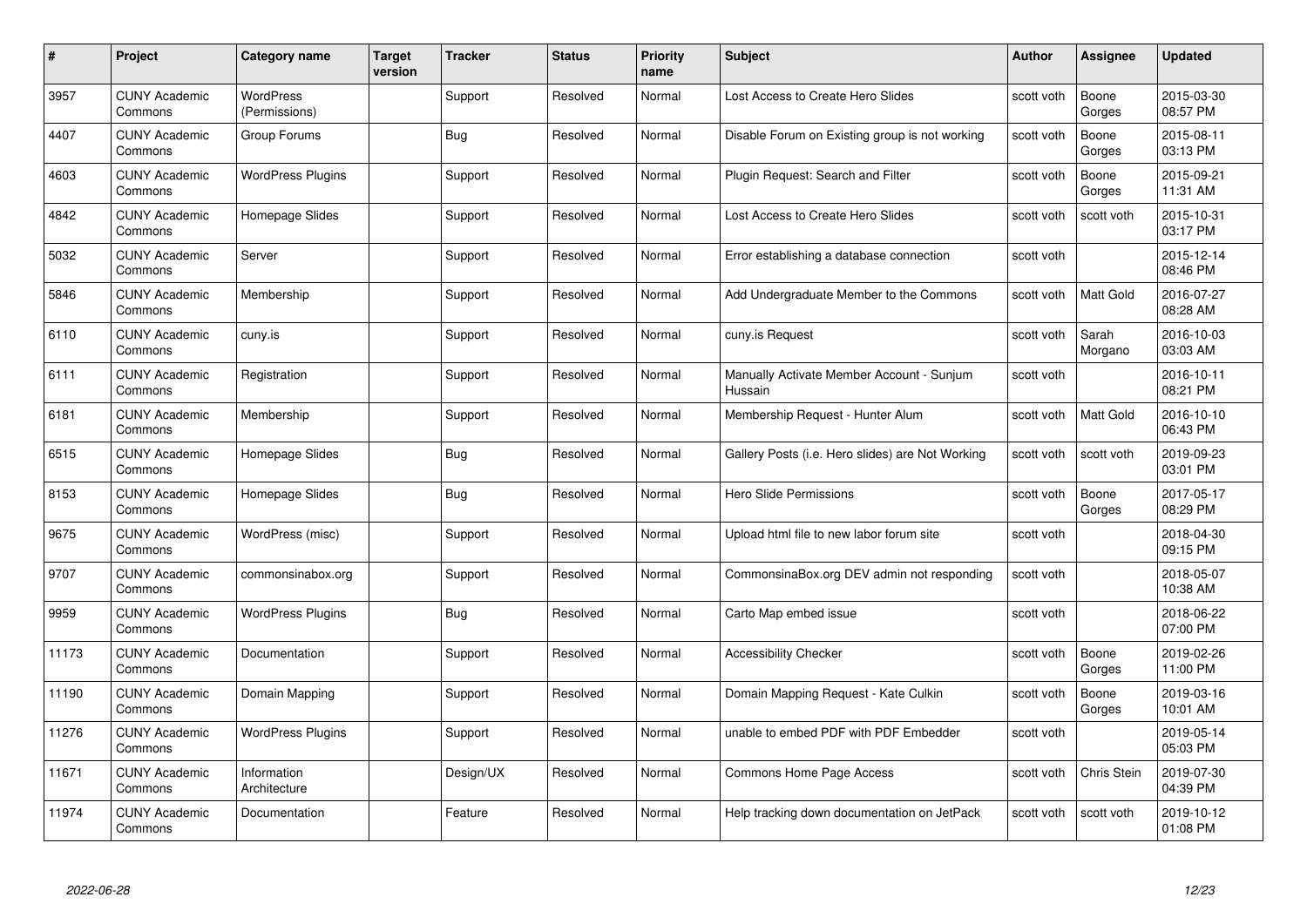| #     | Project                         | Category name            | Target<br>version | <b>Tracker</b> | <b>Status</b> | <b>Priority</b><br>name | <b>Subject</b>                                                                         | Author     | Assignee        | <b>Updated</b>         |
|-------|---------------------------------|--------------------------|-------------------|----------------|---------------|-------------------------|----------------------------------------------------------------------------------------|------------|-----------------|------------------------|
| 12796 | <b>CUNY Academic</b><br>Commons | <b>WordPress Plugins</b> |                   | Support        | Resolved      | Normal                  | Timeline JS                                                                            | scott voth |                 | 2020-06-03<br>04:10 PM |
| 12853 | <b>CUNY Academic</b><br>Commons | WordPress - Media        |                   | Bug            | Resolved      | Normal                  | Download All Media throws error                                                        | scott voth | Boone<br>Gorges | 2020-05-29<br>09:26 AM |
| 13021 | <b>CUNY Academic</b><br>Commons | <b>BuddyPress Docs</b>   |                   | Support        | Resolved      | Normal                  | new group library question                                                             | scott voth | Boone<br>Gorges | 2020-07-07<br>02:55 PM |
| 13374 | <b>CUNY Academic</b><br>Commons | Domain Mapping           |                   | Support        | Resolved      | Normal                  | domain mapping question                                                                | scott voth |                 | 2020-10-01<br>01:10 PM |
| 13716 | <b>CUNY Academic</b><br>Commons | <b>WordPress Plugins</b> |                   | Support        | Resolved      | Normal                  | Events sidebar issue with segalcenter.org                                              | scott voth |                 | 2020-12-21<br>10:55 AM |
| 14847 | <b>CUNY Academic</b><br>Commons | <b>WordPress Plugins</b> |                   | Support        | Resolved      | Normal                  | JetPack Issue displaying simple images                                                 | scott voth |                 | 2021-10-10<br>12:40 PM |
| 15204 | <b>CUNY Academic</b><br>Commons | WordPress (misc)         |                   | Support        | Resolved      | Normal                  | PDF export replaces Polish letter "ł" with "?"                                         | scott voth |                 | 2022-01-19<br>04:35 PM |
| 16167 | <b>CUNY Academic</b><br>Commons | Domain Mapping           |                   | Bug            | Resolved      | Normal                  | gcurban.org/loading issue                                                              | scott voth | Boone<br>Gorges | 2022-05-26<br>03:29 PM |
| 1242  | <b>CUNY Academic</b><br>Commons | <b>WordPress Themes</b>  |                   | Feature        | Rejected      | Normal                  | Theme request: Woo Theme "Teamster"                                                    | scott voth | Matt Gold       | 2016-10-24<br>11:41 AM |
| 1343  | <b>CUNY Academic</b><br>Commons | BuddyPress (misc)        |                   | Bug            | Rejected      | Normal                  | Display issue on Front Page - Hero slide<br>description overlaying the top left corner | scott voth |                 | 2011-12-08<br>07:06 PM |
| 2056  | <b>CUNY Academic</b><br>Commons | Wiki                     |                   | Bug            | Rejected      | Normal                  | MediaWiki - Embedding Video Functionality<br>Seems Broken                              | scott voth | Boone<br>Gorges | 2016-05-31<br>12:16 PM |
| 3198  | <b>CUNY Academic</b><br>Commons | <b>WordPress Plugins</b> |                   | Support        | Rejected      | Normal                  | Revolution Slider plugin gets error when creating<br>"lavers"                          | scott voth | Boone<br>Gorges | 2014-05-21<br>09:57 PM |
| 3446  | <b>CUNY Academic</b><br>Commons | Domain Mapping           |                   | Support        | Rejected      | Normal                  | bkpublicscholars.org Domain Mapping Request<br>not working?                            | scott voth |                 | 2014-09-05<br>09:39 AM |
| 3500  | <b>CUNY Academic</b><br>Commons | WordPress (misc)         |                   | Support        | Rejected      | Normal                  | Invitation to Join Site Unsuccessful?                                                  | scott voth | Boone<br>Gorges | 2014-09-28<br>01:28 PM |
| 3641  | <b>CUNY Academic</b><br>Commons | <b>WordPress Themes</b>  |                   | Support        | Rejected      | Normal                  | New Theme Request: Outspoken (a premium WP<br>Shower theme)                            | scott voth | Matt Gold       | 2014-11-18<br>08:08 PM |
| 3703  | <b>CUNY Academic</b><br>Commons | Homepage Slides          |                   | <b>Bug</b>     | Rejected      | Normal                  | Delay in Loading Hero Slide Images                                                     | scott voth | scott voth      | 2014-12-11<br>08:42 PM |
| 4424  | <b>CUNY Academic</b><br>Commons | Server                   |                   | Bug            | Rejected      | Normal                  | Slow Response Time                                                                     | scott voth |                 | 2015-08-12<br>09:46 AM |
| 5270  | <b>CUNY Academic</b><br>Commons | Server                   |                   | Support        | Rejected      | Normal                  | Slow Response Time                                                                     | scott voth | Matt Gold       | 2016-02-27<br>08:34 PM |
| 5493  | CUNY Academic<br>Commons        | <b>WordPress Plugins</b> |                   | <b>Bug</b>     | Rejected      | Normal                  | Plugin Reguest - WP Data Tables                                                        | scott voth | Boone<br>Gorges | 2016-04-27<br>02:55 PM |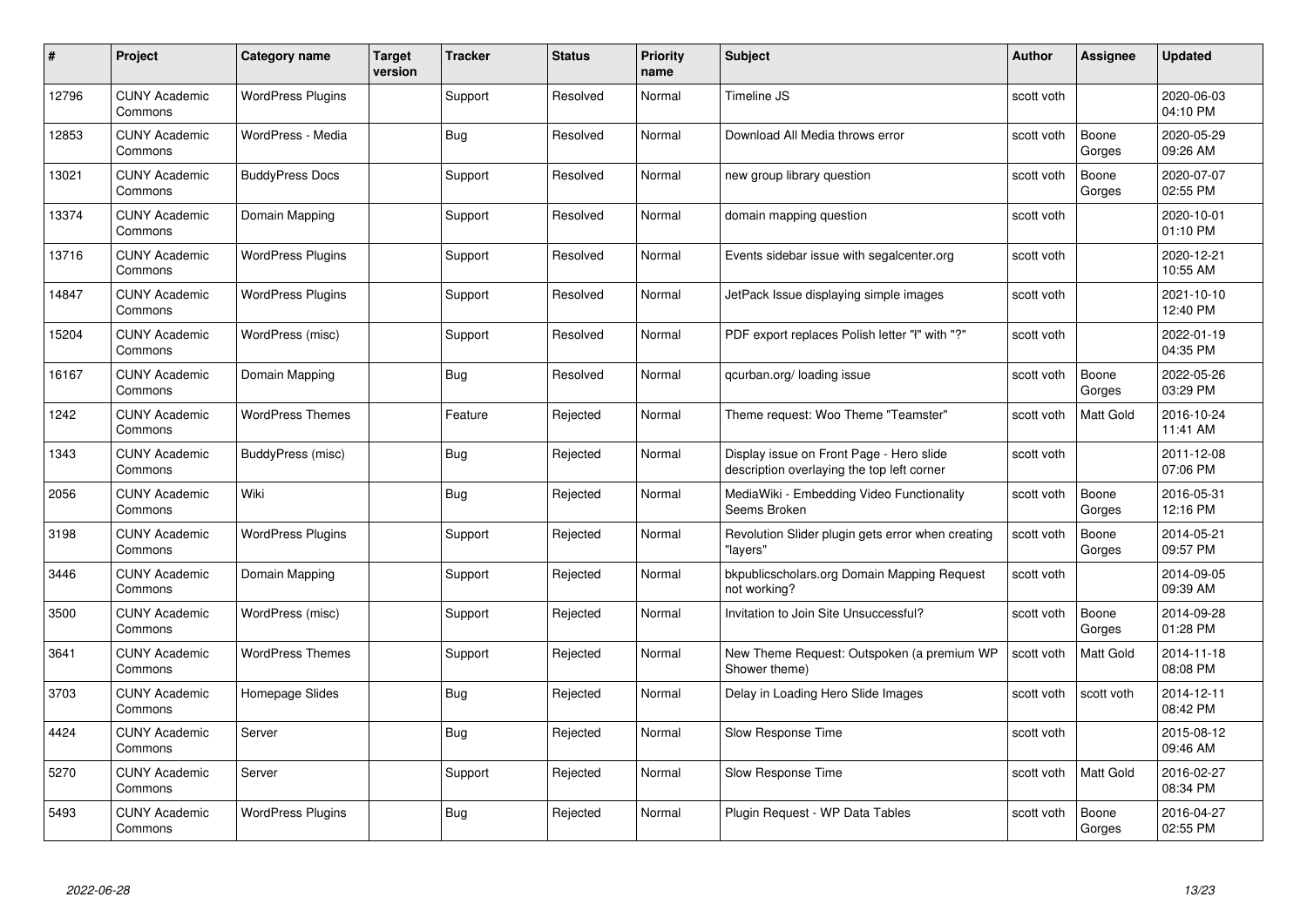| #     | Project                         | <b>Category name</b>     | <b>Target</b><br>version | <b>Tracker</b> | <b>Status</b> | <b>Priority</b><br>name | <b>Subject</b>                                               | <b>Author</b> | <b>Assignee</b>       | <b>Updated</b>         |
|-------|---------------------------------|--------------------------|--------------------------|----------------|---------------|-------------------------|--------------------------------------------------------------|---------------|-----------------------|------------------------|
| 6178  | <b>CUNY Academic</b><br>Commons | <b>WordPress Plugins</b> |                          | Bug            | Rejected      | Normal                  | Social Sharing via JetPack Not Working                       | scott voth    | Daniel Jones          | 2017-05-01<br>10:24 PM |
| 7883  | <b>CUNY Academic</b><br>Commons | <b>WordPress Plugins</b> |                          | Feature        | Rejected      | Normal                  | plugin request                                               | scott voth    | Boone<br>Gorges       | 2017-04-01<br>11:10 AM |
| 7892  | <b>CUNY Academic</b><br>Commons | Commons In A Box         |                          | Bug            | Rejected      | Normal                  | CBOX - Group widget filter links overlap widget<br>title     | scott voth    | Boone<br>Gorges       | 2017-04-04<br>10:16 AM |
| 7955  | <b>CUNY Academic</b><br>Commons | User Experience          |                          | Design/UX      | Rejected      | Normal                  | Groups and Sites tabs                                        | scott voth    | Chris Stein           | 2017-10-11<br>11:31 AM |
| 9776  | <b>CUNY Academic</b><br>Commons | <b>WordPress Themes</b>  |                          | Support        | Rejected      | Normal                  | Theme Request - Pilot Fish                                   | scott voth    |                       | 2018-05-17<br>02:36 PM |
| 10528 | <b>CUNY Academic</b><br>Commons | Domain Mapping           |                          | Support        | Rejected      | Normal                  | domain Mapping request for Kelly Josephs Baker               | scott voth    |                       | 2018-10-15<br>11:20 AM |
| 10679 | <b>CUNY Academic</b><br>Commons | Server                   |                          | Bug            | Rejected      | Normal                  | Site response time                                           | scott voth    |                       | 2018-11-08<br>05:43 PM |
| 11394 | <b>CUNY Academic</b><br>Commons |                          |                          | Design/UX      | Rejected      | Normal                  | Help Hyperlink and Help homepage                             | scott voth    |                       | 2019-05-17<br>03:45 PM |
| 11532 | <b>CUNY Academic</b><br>Commons | About page               |                          | Bug            | Rejected      | Normal                  | About >> Contact Us sub-tab on homepage                      | scott voth    |                       | 2019-06-16<br>12:04 AM |
| 13892 | <b>CUNY Academic</b><br>Commons | Performance              |                          | Bug            | Rejected      | Normal                  | Sluggish Response Times                                      | scott voth    | Boone<br>Gorges       | 2021-01-28<br>08:45 PM |
| 2490  | CUNY Academic<br>Commons        | commonsinabox.org        |                          | Feature        | Duplicate     | Normal                  | Search Functionality on CommonsinaBox.org                    | scott voth    |                       | 2013-02-27<br>09:37 PM |
| 3935  | <b>CUNY Academic</b><br>Commons | WordPress (misc)         |                          | <b>Bug</b>     | Duplicate     | Normal                  | Member consistently gets blank page.php when<br>saving posts | scott voth    | Boone<br>Gorges       | 2015-03-21<br>12:00 PM |
| 7802  | <b>CUNY Academic</b><br>Commons |                          |                          | Support        | Duplicate     | Normal                  | SPS Faculty site stopped receiving notifications             | scott voth    |                       | 2017-03-16<br>05:33 PM |
| 7894  | <b>CUNY Academic</b><br>Commons | Group Forums             |                          | Bug            | Duplicate     | Normal                  | Forum topics not showing former content                      | scott voth    | Boone<br>Gorges       | 2017-04-02<br>06:30 PM |
| 8602  | <b>CUNY Academic</b><br>Commons | WordPress - Media        |                          | Support        | Duplicate     | Normal                  | Member not able to access Media tab on site                  | scott voth    | Boone<br>Gorges       | 2017-08-29<br>11:54 AM |
| 10749 | <b>CUNY Academic</b><br>Commons | <b>WordPress Plugins</b> |                          | Support        | Duplicate     | Normal                  | Plugin Request - H5P                                         | scott voth    |                       | 2018-11-26<br>03:22 PM |
| 12147 | <b>CUNY Academic</b><br>Commons | Events                   |                          | Support        | Duplicate     | Normal                  | Changes to the Events Calendar "subscribe"<br>interface      | scott voth    | Raymond<br><b>Hoh</b> | 2020-11-05<br>06:00 PM |
| 14733 | <b>CUNY Academic</b><br>Commons | <b>Commons Profile</b>   |                          | Support        | Duplicate     | Normal                  | Academic Interests UI                                        | scott voth    | Boone<br>Gorges       | 2021-09-15<br>10:52 PM |
| 273   | <b>CUNY Academic</b><br>Commons | Wiki                     |                          | Feature        | Deferred      | Normal                  | Install Collection extension for MW                          | scott voth    |                       | 2015-04-01<br>09:26 PM |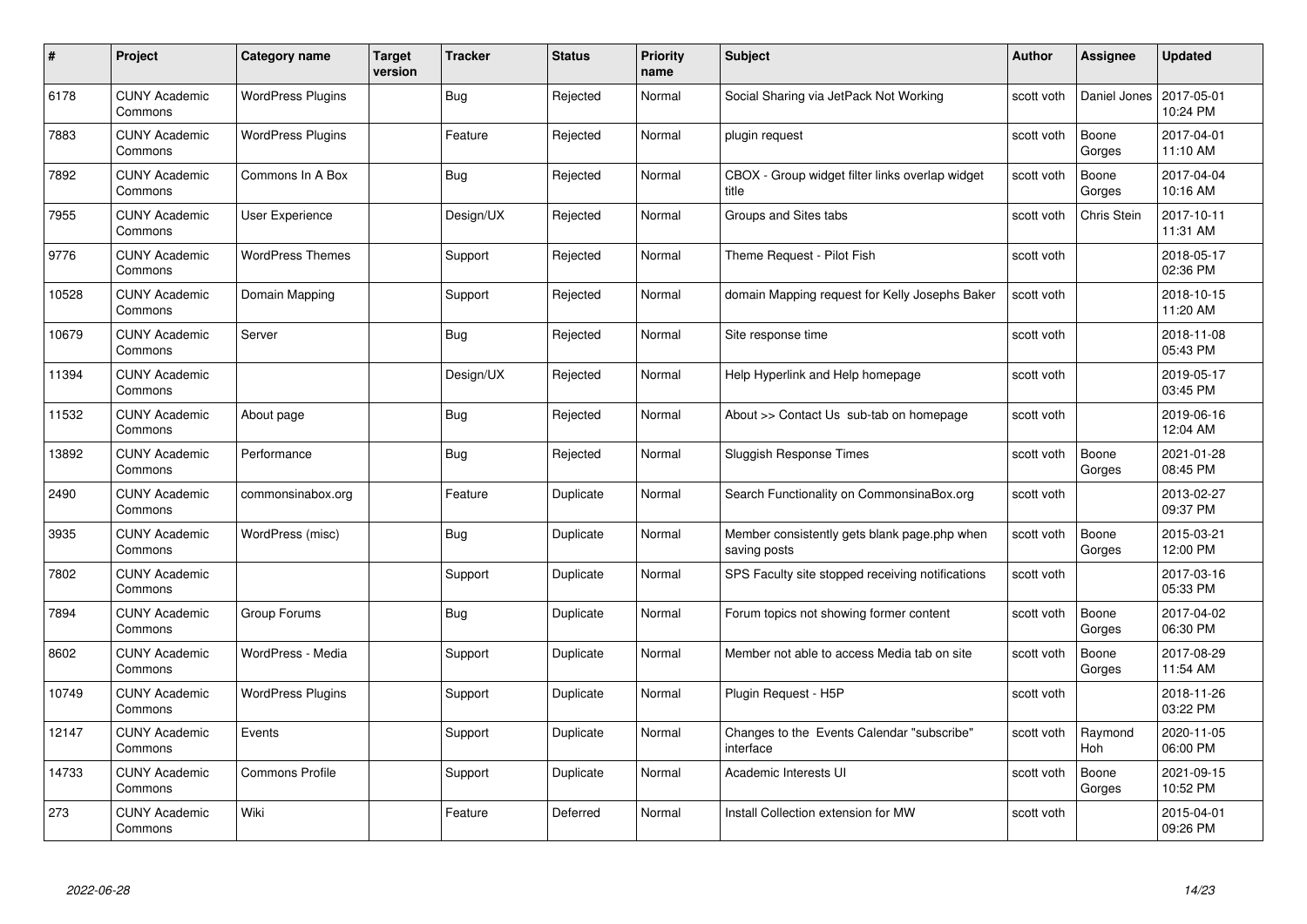| #     | Project                         | <b>Category name</b>     | Target<br>version | <b>Tracker</b> | <b>Status</b>        | <b>Priority</b><br>name | <b>Subject</b>                                                                   | <b>Author</b> | <b>Assignee</b>       | <b>Updated</b>         |
|-------|---------------------------------|--------------------------|-------------------|----------------|----------------------|-------------------------|----------------------------------------------------------------------------------|---------------|-----------------------|------------------------|
| 367   | <b>CUNY Academic</b><br>Commons | Wiki                     |                   | Feature        | Rejected             | Low                     | Wiki Search                                                                      | scott voth    | Dominic<br>Giglio     | 2016-05-31<br>12:16 PM |
| 13946 | <b>CUNY Academic</b><br>Commons | <b>WordPress Plugins</b> | 2.1.0             | Support        | Assigned             | Normal                  | <b>Custom Embed handler For OneDrive files</b>                                   | scott voth    | Raymond<br><b>Hoh</b> | 2022-05-26<br>10:46 AM |
| 10226 | <b>CUNY Academic</b><br>Commons | Courses                  | Future<br>release | Feature        | <b>New</b>           | Normal                  | Add "My Courses" to drop down list                                               | scott voth    | Boone<br>Gorges       | 2021-11-19<br>12:42 PM |
| 10354 | <b>CUNY Academic</b><br>Commons | Public Portfolio         | Future<br>release | Feature        | <b>New</b>           | Normal                  | Opt out of Having a Profile Page                                                 | scott voth    | Chris Stein           | 2020-05-12<br>10:43 AM |
| 11531 | <b>CUNY Academic</b><br>Commons | Events                   | Future<br>release | Feature        | New                  | Normal                  | Main Events calendar should include non-public<br>events that user has access to | scott voth    | Boone<br>Gorges       | 2019-06-11<br>10:00 AM |
| 11860 | <b>CUNY Academic</b><br>Commons | Registration             | Future<br>release | Feature        | <b>New</b>           | Normal                  | Ensure Students Are Aware They Can Use<br>Aliases At Registration                | scott voth    |                       | 2019-09-24<br>08:46 AM |
| 12573 | <b>CUNY Academic</b><br>Commons | <b>WordPress Plugins</b> | Future<br>release | Bug            | New                  | Normal                  | <b>CommentPress Core Issues</b>                                                  | scott voth    |                       | 2020-03-24<br>04:32 PM |
| 3492  | <b>CUNY Academic</b><br>Commons | <b>WordPress Themes</b>  | Future<br>release | Support        | Assigned             | Normal                  | Add CBOX theme to the Commons                                                    | scott voth    | Raymond<br><b>Hoh</b> | 2014-10-08<br>05:55 PM |
| 4438  | <b>CUNY Academic</b><br>Commons | Events                   | Future<br>release | Bug            | Assigned             | Normal                  | Events Calendar - Export Recurring Events                                        | scott voth    | Daniel Jones          | 2016-05-23<br>04:25 PM |
| 5827  | <b>CUNY Academic</b><br>Commons | <b>Public Portfolio</b>  | Future<br>release | Bug            | Assigned             | Normal                  | Academic Interests square bracket links not<br>working                           | scott voth    | Chris Stein           | 2016-08-11<br>11:59 PM |
| 14113 | CUNY Academic<br>Commons        | WordPress (misc)         | Future<br>release | Bug            | Hold                 | Normal                  | Block Editor Not Working on this page - Json error                               | scott voth    | Boone<br>Gorges       | 2021-03-05<br>11:01 AM |
| 11788 | <b>CUNY Academic</b><br>Commons | <b>WordPress Plugins</b> | Future<br>release | Support        | Reporter<br>Feedback | Normal                  | Plugin Request - Browse Aloud                                                    | scott voth    |                       | 2019-09-24<br>08:42 AM |
| 1444  | <b>CUNY Academic</b><br>Commons | WordPress (misc)         | Future<br>release | Feature        | Resolved             | Normal                  | Plugin Request: Google Analytics For WordPress                                   | scott voth    | Dominic<br>Giglio     | 2012-07-14<br>09:28 AM |
| 4841  | <b>CUNY Academic</b><br>Commons | Design                   | Future<br>release | <b>Bug</b>     | Rejected             | Normal                  | Font style on "Friends" Page seems different                                     | scott voth    | Boone<br>Gorges       | 2015-11-03<br>07:40 AM |
| 7289  | <b>CUNY Academic</b><br>Commons | <b>WordPress Plugins</b> | Future<br>release | Support        | Abandoned            | Normal                  | OHMS - Metadata Synchronizer - Cynthia Tobar -<br>Oral Histories                 | scott voth    | Boone<br>Gorges       | 2018-07-22<br>01:22 PM |
| 403   | <b>CUNY Academic</b><br>Commons | BuddyPress (misc)        | Future<br>release | Feature        | Duplicate            | Normal                  | Personalization of the Profile Page                                              | scott voth    | Boone<br>Gorges       | 2010-11-22<br>11:32 AM |
| 4535  | <b>CUNY Academic</b><br>Commons | My Commons               | Future<br>release | <b>Bug</b>     | <b>New</b>           | Low                     | My Commons filter issue                                                          | scott voth    | Raymond<br><b>Hoh</b> | 2015-09-01<br>11:17 AM |
| 519   | <b>CUNY Academic</b><br>Commons | <b>BuddyPress Docs</b>   | Future<br>release | Feature        | Assigned             | Low                     | TOC for individual docs - for new BP "wiki-like"<br>plugin                       | scott voth    | Boone<br>Gorges       | 2015-11-09<br>05:54 PM |
| 4685  | <b>CUNY Academic</b><br>Commons | Server                   | Not<br>tracked    | Bug            | Resolved             | Immediate               | Response Time Poor - Unable to connect to<br>database                            | scott voth    |                       | 2015-09-28<br>09:16 PM |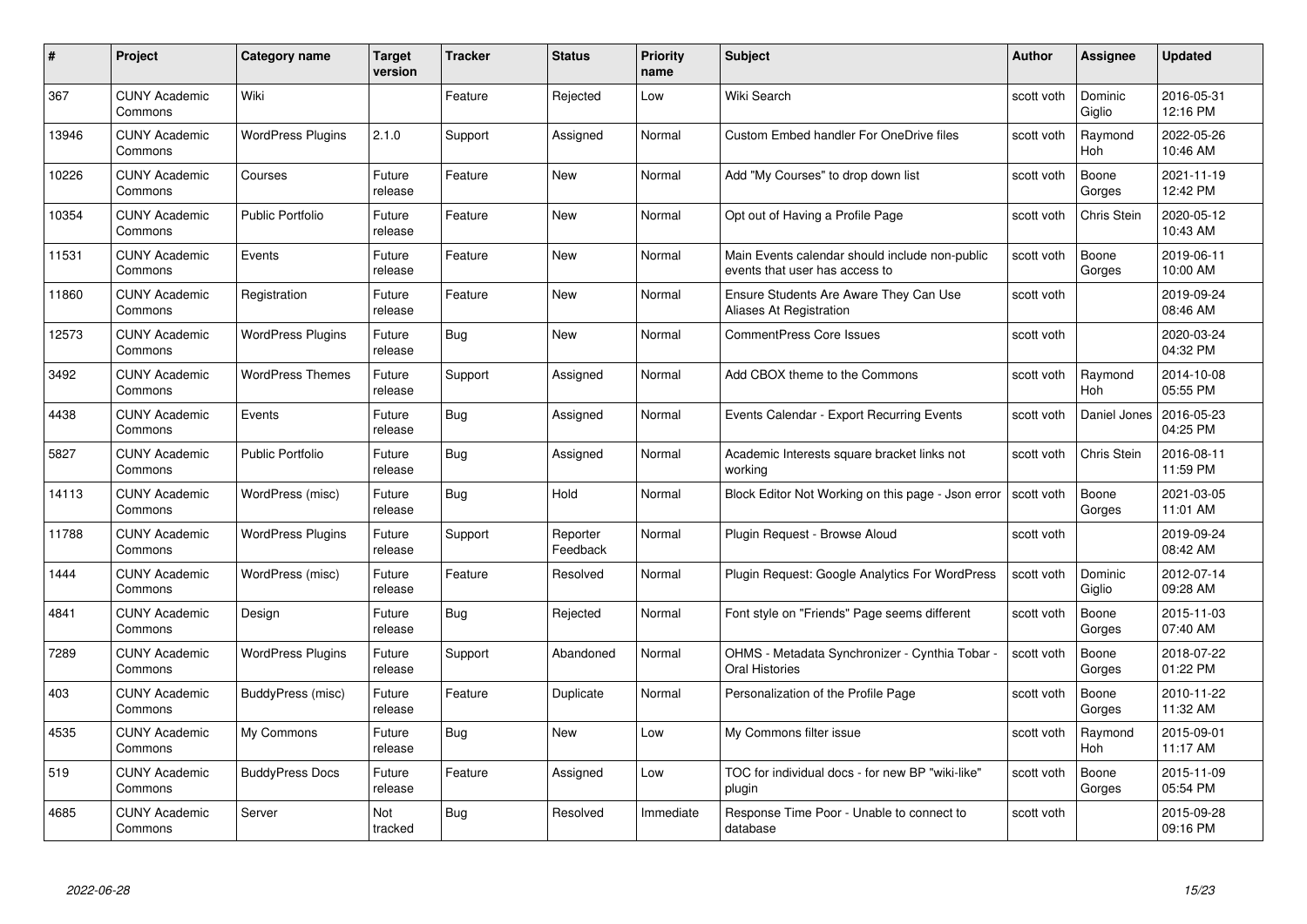| #     | Project                         | Category name            | <b>Target</b><br>version | <b>Tracker</b> | <b>Status</b>        | <b>Priority</b><br>name | <b>Subject</b>                                                                    | <b>Author</b> | Assignee           | <b>Updated</b>         |
|-------|---------------------------------|--------------------------|--------------------------|----------------|----------------------|-------------------------|-----------------------------------------------------------------------------------|---------------|--------------------|------------------------|
| 3424  | <b>CUNY Academic</b><br>Commons | WordPress (misc)         | Not<br>tracked           | Support        | Resolved             | Urgent                  | Getting "Error establishing a database connection"                                | scott voth    | <b>Matt Gold</b>   | 2016-01-26<br>12:06 PM |
| 437   | <b>CUNY Academic</b><br>Commons | Wiki                     | Not<br>tracked           | Bug            | Resolved             | High                    | Wiki not displaying images in newer pages                                         | scott voth    | Boone<br>Gorges    | 2010-12-07<br>08:39 AM |
| 438   | <b>CUNY Academic</b><br>Commons | Wiki                     | Not<br>tracked           | Bug            | Resolved             | High                    | lost write privileges on wiki image folder                                        | scott voth    | Boone<br>Gorges    | 2010-12-07<br>10:26 AM |
| 2347  | <b>CUNY Academic</b><br>Commons | WordPress (misc)         | Not<br>tracked           | Bug            | Resolved             | High                    | higheredexecutivecertificate.commons.gc.cuny.ed<br>U                              | scott voth    | Boone<br>Gorges    | 2014-05-01<br>08:00 PM |
| 3528  | <b>CUNY Academic</b><br>Commons | Server                   | Not<br>tracked           | Bug            | Resolved             | High                    | Slow Response Time                                                                | scott voth    | <b>Matt Gold</b>   | 2016-01-26<br>05:11 PM |
| 3753  | <b>CUNY Academic</b><br>Commons | Domain Mapping           | Not<br>tracked           | Support        | Resolved             | High                    | Domain mapping request - Sujatha Fernandes                                        | scott voth    | Raymond<br>Hoh     | 2015-11-30<br>03:11 PM |
| 7295  | <b>CUNY Academic</b><br>Commons | commonsinabox.org        | Not<br>tracked           | Support        | Resolved             | High                    | commonsinabox.org performance issues                                              | scott voth    |                    | 2017-01-03<br>10:52 AM |
| 14986 | <b>CUNY Academic</b><br>Commons | Server                   | Not<br>tracked           | <b>Bug</b>     | Resolved             | High                    | Commons Site Down?                                                                | scott voth    | Boone<br>Gorges    | 2021-11-23<br>04:21 PM |
| 15810 | <b>CUNY Academic</b><br>Commons | Domain Mapping           | Not<br>tracked           | Bug            | Resolved             | High                    | News Literacy Matters site loading over and over<br>using Chrome                  | scott voth    | Raymond<br>Hoh     | 2022-04-05<br>10:09 AM |
| 2337  | <b>CUNY Academic</b><br>Commons | commonsinabox.org        | Not<br>tracked           | Bug            | Rejected             | High                    | commonsinabox.org - notifications                                                 | scott voth    | Boone<br>Gorges    | 2012-12-12<br>01:43 PM |
| 4631  | <b>CUNY Academic</b><br>Commons | WordPress (misc)         | Not<br>tracked           | Bug            | Rejected             | High                    | caching/ssl issues ??                                                             | scott voth    | Boone<br>Gorges    | 2016-01-26<br>10:35 AM |
| 10839 | <b>CUNY Academic</b><br>Commons | About page               | Not<br>tracked           | Support        | <b>New</b>           | Normal                  | <b>Mission Statement Needs Revision</b>                                           | scott voth    | <b>Matt Gold</b>   | 2018-12-26<br>10:58 AM |
| 11393 | <b>CUNY Academic</b><br>Commons |                          | Not<br>tracked           | Publicity      | <b>New</b>           | Normal                  | After 1.15 release, ceate a hero slide and post<br>about adding a site to a group | scott voth    | Patrick<br>Sweeney | 2019-05-14<br>10:32 AM |
| 12247 | <b>CUNY Academic</b><br>Commons | Publicity                | Not<br>tracked           | Support        | <b>New</b>           | Normal                  | Screenshot of First Commons Homepage                                              | scott voth    | scott voth         | 2020-01-14<br>12:08 PM |
| 12392 | <b>CUNY Academic</b><br>Commons | Help/Codex               | Not<br>tracked           | Documentation  | <b>New</b>           | Normal                  | Updates to Common Commons Questions on<br>Help Page                               | scott voth    | Margaret<br>Galvan | 2020-02-11<br>10:53 AM |
| 14394 | <b>CUNY Academic</b><br>Commons |                          | Not<br>tracked           | Feature        | <b>New</b>           | Normal                  | Commons News Site - redesign                                                      | scott voth    | scott voth         | 2021-09-14<br>10:46 AM |
| 9515  | <b>CUNY Academic</b><br>Commons | <b>WordPress Plugins</b> | Not<br>tracked           | Bug            | Reporter<br>Feedback | Normal                  | Text to Speech plugin - "More Slowly" checkbox<br>not working                     | scott voth    | Boone<br>Gorges    | 2018-06-13<br>02:26 PM |
| 10982 | <b>CUNY Academic</b><br>Commons | Domain Mapping           | Not<br>tracked           | Support        | Reporter<br>Feedback | Normal                  | <b>CNAME</b> question                                                             | scott voth    |                    | 2019-01-22<br>04:29 PM |
| 11386 | <b>CUNY Academic</b><br>Commons | WordPress - Media        | Not<br>tracked           | Support        | Reporter<br>Feedback | Normal                  | disappearing images                                                               | scott voth    | Boone<br>Gorges    | 2019-05-14<br>10:32 AM |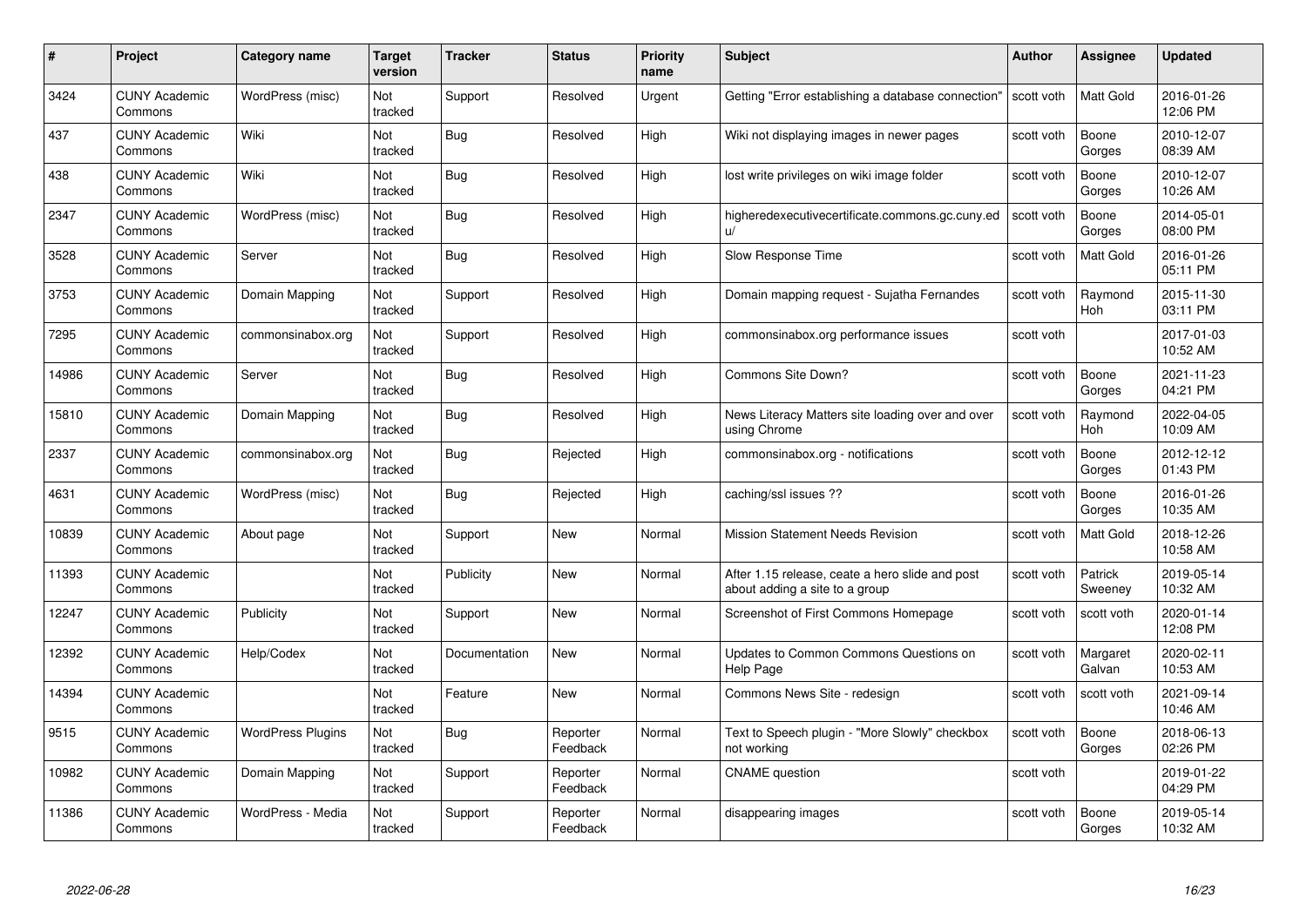| #     | Project                         | <b>Category name</b> | Target<br>version | <b>Tracker</b> | <b>Status</b>        | <b>Priority</b><br>name | <b>Subject</b>                                                                  | <b>Author</b> | <b>Assignee</b>   | <b>Updated</b>         |
|-------|---------------------------------|----------------------|-------------------|----------------|----------------------|-------------------------|---------------------------------------------------------------------------------|---------------|-------------------|------------------------|
| 11493 | <b>CUNY Academic</b><br>Commons | Domain Mapping       | Not<br>tracked    | Support        | Reporter<br>Feedback | Normal                  | Domain Mapping Request - Talia Schaffer                                         | scott voth    | <b>Matt Gold</b>  | 2019-08-06<br>08:39 AM |
| 460   | <b>CUNY Academic</b><br>Commons | Wiki                 | Not<br>tracked    | Bug            | Resolved             | Normal                  | Older Images not showing up on Wiki after release   scott voth<br>1.1.1         |               | Boone<br>Gorges   | 2010-12-21<br>04:46 PM |
| 592   | <b>CUNY Academic</b><br>Commons | WordPress (misc)     | Not<br>tracked    | <b>Bug</b>     | Resolved             | Normal                  | Trouble adding new user to Blog                                                 | scott voth    | Matt Gold         | 2011-02-19<br>04:39 PM |
| 594   | <b>CUNY Academic</b><br>Commons | WordPress (misc)     | Not<br>tracked    | Feature        | Resolved             | Normal                  | Add more meaningful error messages when<br>adding users to blogs doesn't work   | scott voth    | scott voth        | 2012-01-02<br>09:51 PM |
| 1486  | <b>CUNY Academic</b><br>Commons | BuddyPress (misc)    | Not<br>tracked    | Bug            | Resolved             | Normal                  | Blog Tag in Group                                                               | scott voth    | Boone<br>Gorges   | 2011-12-21<br>07:45 AM |
| 1745  | <b>CUNY Academic</b><br>Commons | BuddyPress (misc)    | Not<br>tracked    | Bug            | Resolved             | Normal                  | Dashboard Access to Create Hero Slides                                          | scott voth    | Boone<br>Gorges   | 2012-03-19<br>04:14 PM |
| 1932  | <b>CUNY Academic</b><br>Commons | WordPress (misc)     | Not<br>tracked    | Bug            | Resolved             | Normal                  | Lost access to Create Hero Slides                                               | scott voth    | Boone<br>Gorges   | 2012-06-12<br>08:34 AM |
| 1936  | <b>CUNY Academic</b><br>Commons | Redmine              | Not<br>tracked    | <b>Bug</b>     | Resolved             | Normal                  | Redmine email notifications                                                     | scott voth    |                   | 2012-06-15<br>11:59 AM |
| 2190  | <b>CUNY Academic</b><br>Commons | WordPress (misc)     | Not<br>tracked    | Support        | Resolved             | Normal                  | reset "dlbaker.commons.gc.cuny.edu"                                             | scott voth    | Dominic<br>Giglio | 2012-11-14<br>03:59 PM |
| 2287  | <b>CUNY Academic</b><br>Commons | commonsinabox.org    | Not<br>tracked    | <b>Bug</b>     | Resolved             | Normal                  | User reports he added an entry to the Help &<br>Support Forum - but it was lost | scott voth    | Boone<br>Gorges   | 2012-11-21<br>11:27 PM |
| 2316  | CUNY Academic<br>Commons        | commonsinabox.org    | Not<br>tracked    | Bug            | Resolved             | Normal                  | Commonsinabox.org - group forum - can't access<br>second page of forum posts    | scott voth    | Boone<br>Gorges   | 2012-12-03<br>11:57 AM |
| 2392  | <b>CUNY Academic</b><br>Commons | WordPress (misc)     | Not<br>tracked    | <b>Bug</b>     | Resolved             | Normal                  | Lost Access to Create Hero Slides                                               | scott voth    | Boone<br>Gorges   | 2013-02-04<br>10:25 AM |
| 2518  | <b>CUNY Academic</b><br>Commons | commonsinabox.org    | Not<br>tracked    | Bug            | Resolved             | Normal                  | Lost Access to Upload image files on<br>CommonsinaBox.org                       | scott voth    | Boone<br>Gorges   | 2013-03-20<br>01:57 PM |
| 2561  | <b>CUNY Academic</b><br>Commons | commonsinabox.org    | Not<br>tracked    | Bug            | Resolved             | Normal                  | CSS Issues on Commonsinabox.org                                                 | scott voth    | Boone<br>Gorges   | 2013-05-16<br>03:31 PM |
| 2568  | <b>CUNY Academic</b><br>Commons |                      | Not<br>tracked    | Support        | Resolved             | Normal                  | <b>Statistics Needed - Queens College Commons</b><br>Usage                      | scott voth    | Boone<br>Gorges   | 2016-01-26<br>12:35 AM |
| 2585  | <b>CUNY Academic</b><br>Commons | commonsinabox.org    | Not<br>tracked    | Bug            | Resolved             | Normal                  | commonsinbox.org - no "site features" option                                    | scott voth    | Boone<br>Gorges   | 2013-05-21<br>09:15 PM |
| 2631  | <b>CUNY Academic</b><br>Commons | commonsinabox.org    | Not<br>tracked    | <b>Bug</b>     | Resolved             | Normal                  | Bullet Points don't display in Forum posts on<br>CBOX.org                       | scott voth    | Boone<br>Gorges   | 2014-05-01<br>08:11 PM |
| 2633  | <b>CUNY Academic</b><br>Commons | commonsinabox.org    | Not<br>tracked    | Bug            | Resolved             | Normal                  | Mentions in CBOX.org                                                            | scott voth    | Boone<br>Gorges   | 2014-05-01<br>08:12 PM |
| 2679  | CUNY Academic<br>Commons        | WordPress (misc)     | Not<br>tracked    | Support        | Resolved             | Normal                  | WP Post to PDF plugin Logo                                                      | scott voth    | Boone<br>Gorges   | 2014-11-03<br>03:53 PM |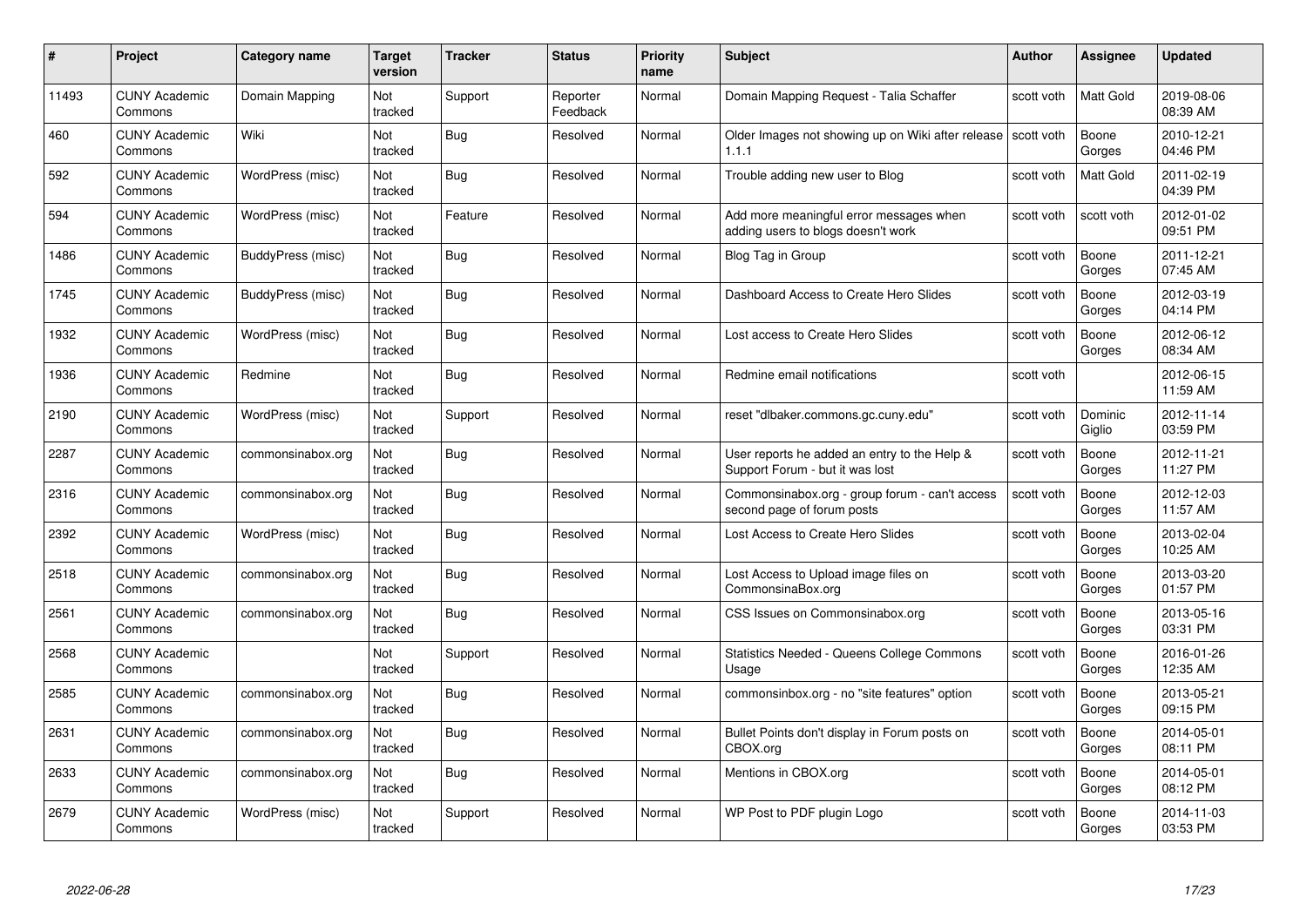| #    | Project                         | <b>Category name</b>    | Target<br>version | <b>Tracker</b> | <b>Status</b> | <b>Priority</b><br>name | <b>Subject</b>                                                                 | Author     | Assignee         | <b>Updated</b>         |
|------|---------------------------------|-------------------------|-------------------|----------------|---------------|-------------------------|--------------------------------------------------------------------------------|------------|------------------|------------------------|
| 2878 | <b>CUNY Academic</b><br>Commons | WordPress (misc)        | Not<br>tracked    | Support        | Resolved      | Normal                  | Domain Mapping Request - Sarah Welsh                                           | scott voth | Boone<br>Gorges  | 2016-01-26<br>12:39 AM |
| 2947 | <b>CUNY Academic</b><br>Commons |                         | Not<br>tracked    | Support        | Resolved      | Normal                  | Question on "Tools>>Domain Mapping"                                            | scott voth |                  | 2013-12-21<br>07:14 PM |
| 3015 | <b>CUNY Academic</b><br>Commons |                         | Not<br>tracked    | <b>Bug</b>     | Resolved      | Normal                  | Lost Access to Create Hero Slides                                              | scott voth | Boone<br>Gorges  | 2014-02-04<br>07:58 PM |
| 3082 | <b>CUNY Academic</b><br>Commons | Domain Mapping          | Not<br>tracked    | Support        | Resolved      | Normal                  | Domain Mapping Request - Ruth O'Brien                                          | scott voth | Boone<br>Gorges  | 2014-03-05<br>07:16 PM |
| 3087 | <b>CUNY Academic</b><br>Commons |                         | Not<br>tracked    | Support        | Resolved      | Normal                  | Purchase Snag It Software for Community<br><b>Facilitators</b>                 | scott voth | <b>Matt Gold</b> | 2016-01-26<br>05:13 PM |
| 3182 | <b>CUNY Academic</b><br>Commons | Domain Mapping          | Not<br>tracked    | Support        | Resolved      | Normal                  | domain mapping request - muphyinstituteblog.org                                | scott voth | Matt Gold        | 2014-05-01<br>01:12 PM |
| 3269 | <b>CUNY Academic</b><br>Commons | Domain Mapping          | Not<br>tracked    | Support        | Resolved      | Normal                  | Domain mapping request - Natascia Boeri                                        | scott voth | Boone<br>Gorges  | 2015-11-30<br>03:17 PM |
| 3335 | <b>CUNY Academic</b><br>Commons | Home Page               | Not<br>tracked    | Support        | Resolved      | Normal                  | Lost Access to Create Hero Slides                                              | scott voth | Boone<br>Gorges  | 2014-07-22<br>10:07 PM |
| 3423 | <b>CUNY Academic</b><br>Commons | Domain Mapping          | Not<br>tracked    | Support        | Resolved      | Normal                  | bkpublicscholars.org Domain Mapping Request                                    | scott voth | Boone<br>Gorges  | 2016-01-26<br>12:08 PM |
| 3539 | <b>CUNY Academic</b><br>Commons | Domain Mapping          | Not<br>tracked    | Support        | Resolved      | Normal                  | Domain Mapping Request for ACERT                                               | scott voth | Boone<br>Gorges  | 2015-11-30<br>03:15 PM |
| 3551 | CUNY Academic<br>Commons        | Server                  | Not<br>tracked    | Bug            | Resolved      | Normal                  | Slow Response Time                                                             | scott voth | Matt Gold        | 2014-11-11<br>02:31 PM |
| 3603 | <b>CUNY Academic</b><br>Commons | Domain Mapping          | Not<br>tracked    | Support        | Resolved      | Normal                  | Domain Mapping Request - CERG                                                  | scott voth | scott voth       | 2014-11-19<br>04:28 PM |
| 3621 | <b>CUNY Academic</b><br>Commons | Domain Mapping          | Not<br>tracked    | Support        | Resolved      | Normal                  | Question - Google Analytics, Mapped Domains,<br>and WP-Google-Analytics plugin | scott voth |                  | 2015-04-01<br>09:16 PM |
| 3635 | <b>CUNY Academic</b><br>Commons | Domain Mapping          | Not<br>tracked    | Support        | Resolved      | Normal                  | Domain Mapping Request - Keith Miyake                                          | scott voth | Matt Gold        | 2014-11-10<br>08:15 PM |
| 3728 | <b>CUNY Academic</b><br>Commons | Homepage Slides         | Not<br>tracked    | Support        | Resolved      | Normal                  | Lost Access to Create Hero Slides                                              | scott voth | Boone<br>Gorges  | 2014-12-28<br>02:18 PM |
| 3841 | <b>CUNY Academic</b><br>Commons | commonsinabox.org       | Not<br>tracked    | <b>Bug</b>     | Resolved      | Normal                  | <b>CBOX.org Registration Plugin Not Working</b>                                | scott voth | Boone<br>Gorges  | 2016-01-26<br>03:27 PM |
| 3931 | <b>CUNY Academic</b><br>Commons | Groups (misc)           | Not<br>tracked    | Support        | Resolved      | Normal                  | "WordPress Help" Avatar                                                        | scott voth | scott voth       | 2015-03-19<br>09:41 PM |
| 4019 | <b>CUNY Academic</b><br>Commons | <b>WordPress Themes</b> | Not<br>tracked    | Support        | Resolved      | Normal                  | WP Site Display Issue                                                          | scott voth | Daniel Jones     | 2015-05-10<br>12:33 PM |
| 4047 | CUNY Academic<br>Commons        | <b>WordPress Themes</b> | Not<br>tracked    | Support        | Resolved      | Normal                  | Help James Samuel with Theme after it was<br>updated                           | scott voth |                  | 2015-07-21<br>06:12 PM |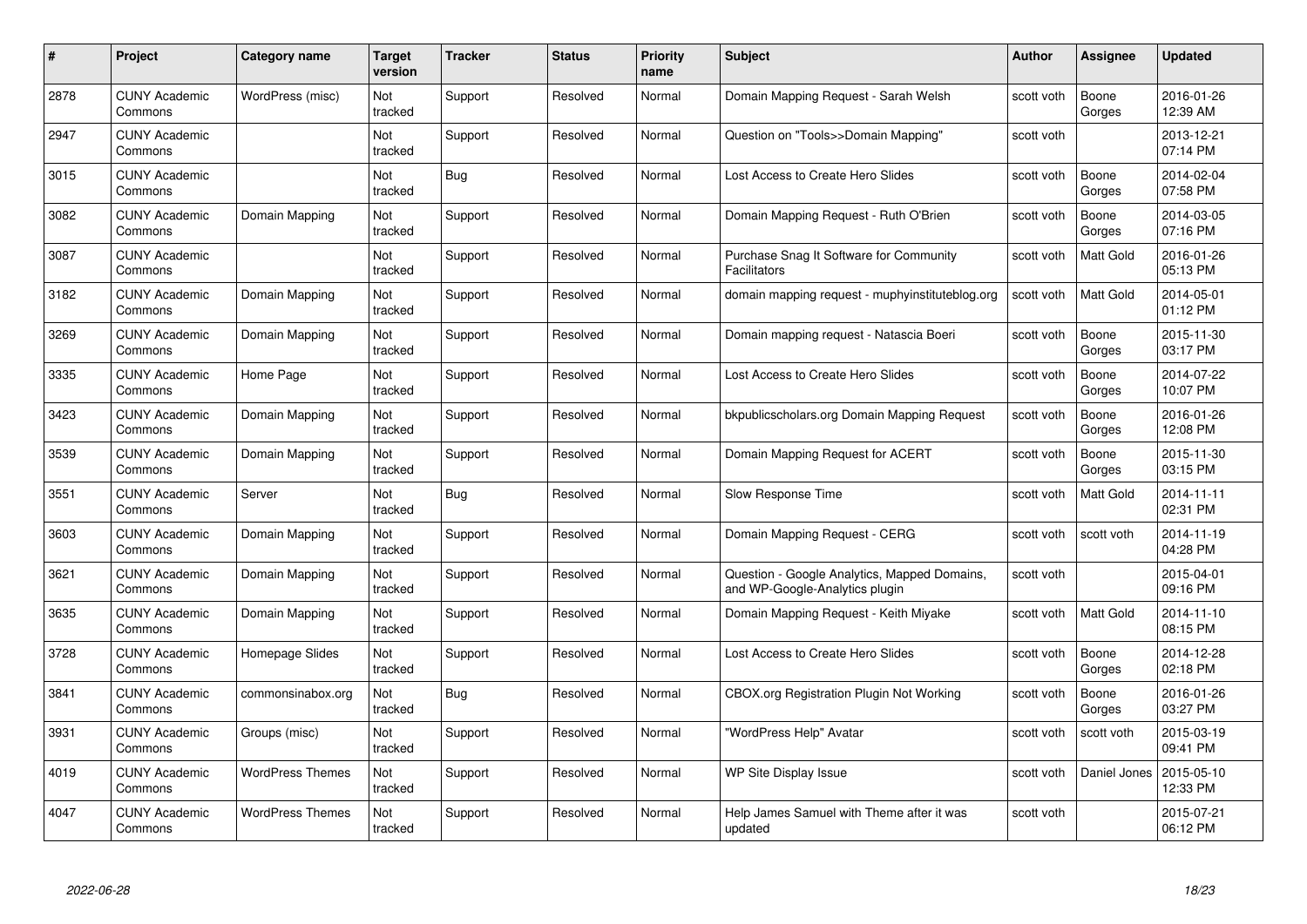| #    | Project                         | <b>Category name</b>    | Target<br>version | <b>Tracker</b> | <b>Status</b> | <b>Priority</b><br>name | <b>Subject</b>                                                       | <b>Author</b> | <b>Assignee</b> | <b>Updated</b>         |
|------|---------------------------------|-------------------------|-------------------|----------------|---------------|-------------------------|----------------------------------------------------------------------|---------------|-----------------|------------------------|
| 4107 | <b>CUNY Academic</b><br>Commons | Server                  | Not<br>tracked    | Bug            | Resolved      | Normal                  | Slow Response Time and "Error establishing a<br>database connection" | scott voth    |                 | 2015-06-11<br>09:33 AM |
| 4143 | <b>CUNY Academic</b><br>Commons | <b>WordPress Themes</b> | Not<br>tracked    | <b>Bug</b>     | Resolved      | Normal                  | Issues after Canvas Update - Help & Support /<br>Codex               | scott voth    | Daniel Jones    | 2015-08-10<br>02:44 PM |
| 4365 | <b>CUNY Academic</b><br>Commons | Homepage Slides         | Not<br>tracked    | Support        | Resolved      | Normal                  | Lost Access to Create Hero Slides                                    | scott voth    | scott voth      | 2016-03-09<br>06:18 PM |
| 4373 | <b>CUNY Academic</b><br>Commons | <b>Public Portfolio</b> | Not<br>tracked    | Support        | Resolved      | Normal                  | Delete Old "Title" section from Member's public<br>portfolio page    | scott voth    | Boone<br>Gorges | 2015-08-04<br>09:01 PM |
| 4445 | CUNY Academic<br>Commons        | Registration            | Not<br>tracked    | Bug            | Resolved      | Normal                  | user alisonorlando is trying to register - no email<br>received      | scott voth    | Boone<br>Gorges | 2015-08-20<br>12:35 PM |
| 4571 | <b>CUNY Academic</b><br>Commons | Domain Mapping          | Not<br>tracked    | Support        | Resolved      | Normal                  | Domain Mapping Request - Courtney Drayer                             | scott voth    | Matt Gold       | 2015-09-16<br>05:19 PM |
| 4580 | <b>CUNY Academic</b><br>Commons | Commons In A Box        | Not<br>tracked    | Support        | Resolved      | Normal                  | Unable to register account on CBOX Demo Site                         | scott voth    | Boone<br>Gorges | 2015-09-10<br>02:37 PM |
| 4713 | <b>CUNY Academic</b><br>Commons | <b>WordPress Themes</b> | Not<br>tracked    | Support        | Resolved      | Normal                  | academia theme issues                                                | scott voth    | Daniel Jones    | 2016-01-26<br>04:53 PM |
| 4795 | <b>CUNY Academic</b><br>Commons | Domain Mapping          | Not<br>tracked    | Support        | Resolved      | Normal                  | Revert Domain Mapping for<br>http://bkpublicscholars.org/            | scott voth    | Boone<br>Gorges | 2015-11-01<br>05:33 PM |
| 4902 | <b>CUNY Academic</b><br>Commons | Domain Mapping          | Not<br>tracked    | Support        | Resolved      | Normal                  | domain mapping request - Patrick Sweeney                             | scott voth    | Boone<br>Gorges | 2015-12-07<br>01:32 AM |
| 4954 | CUNY Academic<br>Commons        | Domain Mapping          | Not<br>tracked    | Support        | Resolved      | Normal                  | domain mapping request - Talia Schaffer                              | scott voth    | Boone<br>Gorges | 2015-12-07<br>01:24 AM |
| 5096 | <b>CUNY Academic</b><br>Commons | Domain Mapping          | Not<br>tracked    | Support        | Resolved      | Normal                  | Domain Mapping Request: Lauren Spradlin                              | scott voth    | scott voth      | 2020-01-21<br>07:30 PM |
| 5189 | <b>CUNY Academic</b><br>Commons | Homepage Slides         | Not<br>tracked    | Support        | Resolved      | Normal                  | Lost Access to Create Hero Slides                                    | scott voth    | Boone<br>Gorges | 2016-02-01<br>10:45 AM |
| 5295 | <b>CUNY Academic</b><br>Commons | Server                  | Not<br>tracked    | Bug            | Resolved      | Normal                  | Lousy Response Time and sporadic timeouts                            | scott voth    |                 | 2016-03-15<br>10:03 AM |
| 5311 | <b>CUNY Academic</b><br>Commons |                         | Not<br>tracked    | Support        | Resolved      | Normal                  | <b>CUNY SLA Lab collaboration</b>                                    | scott voth    | scott voth      | 2016-10-11<br>08:48 PM |
| 5344 | <b>CUNY Academic</b><br>Commons | Domain Mapping          | Not<br>tracked    | Support        | Resolved      | Normal                  | Domain Mapping Request - Bijan Kimiagar                              | scott voth    | scott voth      | 2016-03-31<br>10:52 PM |
| 5511 | <b>CUNY Academic</b><br>Commons | Domain Mapping          | Not<br>tracked    | Support        | Resolved      | Normal                  | Domain Mapping Request - Artem Altman                                | scott voth    | scott voth      | 2016-06-16<br>09:46 PM |
| 5583 | <b>CUNY Academic</b><br>Commons |                         | Not<br>tracked    | Support        | Resolved      | Normal                  | Lost access to create hero slides - please<br>reinstate              | scott voth    | Boone<br>Gorges | 2016-05-23<br>12:11 AM |
| 5617 | CUNY Academic<br>Commons        | Domain Mapping          | Not<br>tracked    | Support        | Resolved      | Normal                  | Domain Mapping Issue - Paul Herbert                                  | scott voth    | Boone<br>Gorges | 2016-05-30<br>12:04 PM |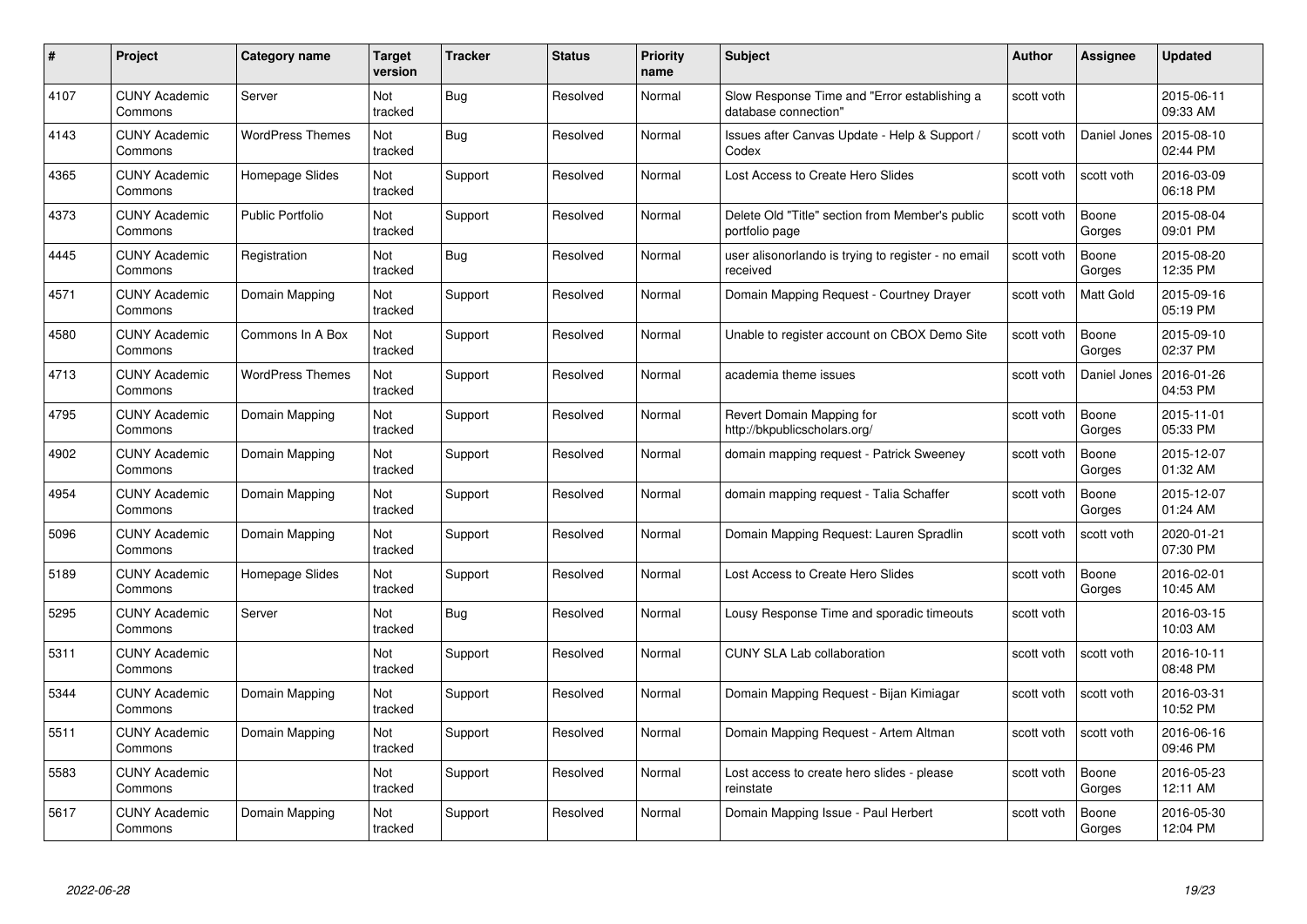| #     | Project                         | <b>Category name</b>       | Target<br>version     | <b>Tracker</b> | <b>Status</b> | <b>Priority</b><br>name | <b>Subject</b>                                                                       | <b>Author</b> | <b>Assignee</b>       | <b>Updated</b>         |
|-------|---------------------------------|----------------------------|-----------------------|----------------|---------------|-------------------------|--------------------------------------------------------------------------------------|---------------|-----------------------|------------------------|
| 5829  | <b>CUNY Academic</b><br>Commons | Upgrades                   | Not<br>tracked        | Bug            | Resolved      | Normal                  | New Server - Creating a Group - Sometimes get<br>502 error                           | scott voth    |                       | 2016-08-01<br>11:58 PM |
| 5830  | <b>CUNY Academic</b><br>Commons | WordPress<br>(Permissions) | Not<br>tracked        | <b>Bug</b>     | Resolved      | Normal                  | Lost access to create hero slides - please<br>reinstate                              | scott voth    | Boone<br>Gorges       | 2016-07-25<br>10:01 AM |
| 6135  | <b>CUNY Academic</b><br>Commons | Domain Mapping             | Not<br>tracked        | Support        | Resolved      | Normal                  | domain mapping - Patrick Sweeney                                                     | scott voth    | <b>Matt Gold</b>      | 2016-10-12<br>11:41 AM |
| 6184  | <b>CUNY Academic</b><br>Commons | commonsinabox.org          | Not<br>tracked        | <b>Bug</b>     | Resolved      | Normal                  | CBOX Confirm User Registration plugin                                                | scott voth    | Raymond<br><b>Hoh</b> | 2018-09-12<br>01:50 PM |
| 6383  | <b>CUNY Academic</b><br>Commons | Domain Mapping             | <b>Not</b><br>tracked | Support        | Resolved      | Normal                  | Domain Mapping request - Azriel Genack                                               | scott voth    | Boone<br>Gorges       | 2016-10-21<br>03:48 PM |
| 6512  | <b>CUNY Academic</b><br>Commons | Homepage Slides            | Not<br>tracked        | Support        | Resolved      | Normal                  | Lost permissions to Create Hero slides                                               | scott voth    | scott voth            | 2016-10-27<br>11:00 PM |
| 7343  | <b>CUNY Academic</b><br>Commons | commonsinabox.org          | Not<br>tracked        | Bug            | Resolved      | Normal                  | commonsinabox.org - unable to access backend                                         | scott voth    |                       | 2017-01-06<br>11:58 AM |
| 7625  | <b>CUNY Academic</b><br>Commons | Registration               | Not<br>tracked        | Bug            | Resolved      | Normal                  | User unable to register - gets "Forbidden"<br>message                                | scott voth    |                       | 2017-11-15<br>01:44 PM |
| 7954  | <b>CUNY Academic</b><br>Commons | WordPress (misc)           | Not<br>tracked        | Support        | Resolved      | Normal                  | Public site not showing up in "Sites"                                                | scott voth    | Boone<br>Gorges       | 2017-11-15<br>11:01 AM |
| 8325  | <b>CUNY Academic</b><br>Commons | Server                     | Not<br>tracked        | Support        | Resolved      | Normal                  | intermittent server issues                                                           | scott voth    | Boone<br>Gorges       | 2017-07-01<br>10:57 AM |
| 8589  | <b>CUNY Academic</b><br>Commons | Homepage Slides            | Not<br>tracked        | Support        | Resolved      | Normal                  | lost privileges to create hero slide                                                 | scott voth    | scott voth            | 2017-08-28<br>03:16 PM |
| 8624  | <b>CUNY Academic</b><br>Commons | Domain Mapping             | Not<br>tracked        | Support        | Resolved      | Normal                  | domain mapping request                                                               | scott voth    | Boone<br>Gorges       | 2017-10-05<br>12:50 PM |
| 8859  | <b>CUNY Academic</b><br>Commons |                            | Not<br>tracked        | Support        | Resolved      | Normal                  | <b>Hero Slide Permissions</b>                                                        | scott voth    |                       | 2017-10-26<br>09:59 AM |
| 9538  | <b>CUNY Academic</b><br>Commons | Analytics                  | Not<br>tracked        | Support        | Resolved      | Normal                  | collecting Google Analytics for mapped Domains                                       | scott voth    | Boone<br>Gorges       | 2018-04-27<br>09:23 AM |
| 9745  | CUNY Academic<br>Commons        | Commons In A Box           | Not<br>tracked        | Support        | Resolved      | Normal                  | Commons in a Box - Query monitor                                                     | scott voth    |                       | 2018-05-09<br>01:24 PM |
| 9750  | <b>CUNY Academic</b><br>Commons | Analytics                  | Not<br>tracked        | Support        | Resolved      | Normal                  | MESTC - arabstages.org - google analytics have<br>stopped working after last release | scott voth    | scott voth            | 2018-05-11<br>09:34 AM |
| 9794  | <b>CUNY Academic</b><br>Commons | Domain Mapping             | Not<br>tracked        | Support        | Resolved      | Normal                  | domain Mapping request - Joseph Reynolds Van<br>Der Naald                            | scott voth    | Boone<br>Gorges       | 2018-05-22<br>01:54 PM |
| 9837  | <b>CUNY Academic</b><br>Commons | Homepage Slides            | Not<br>tracked        | Support        | Resolved      | Normal                  | Lost access to create hero slides                                                    | scott voth    | scott voth            | 2018-05-25<br>10:57 AM |
| 10000 | CUNY Academic<br>Commons        | Performance                | Not<br>tracked        | <b>Bug</b>     | Resolved      | Normal                  | Pages display correctly but cannot edit them                                         | scott voth    | Boone<br>Gorges       | 2018-07-13<br>12:31 PM |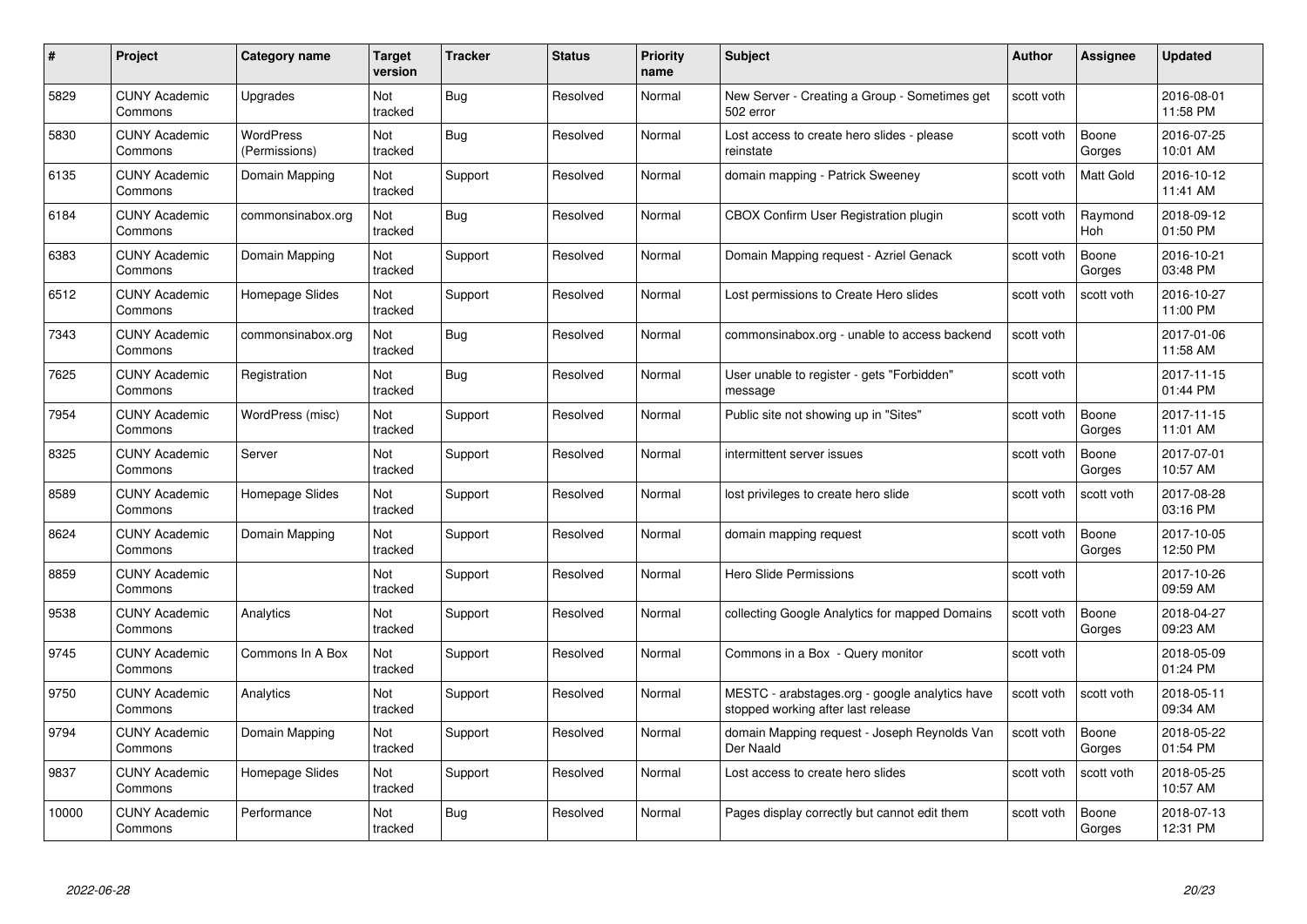| #     | Project                         | <b>Category name</b>           | Target<br>version | <b>Tracker</b> | <b>Status</b> | <b>Priority</b><br>name | <b>Subject</b>                                                     | <b>Author</b> | <b>Assignee</b>  | <b>Updated</b>         |
|-------|---------------------------------|--------------------------------|-------------------|----------------|---------------|-------------------------|--------------------------------------------------------------------|---------------|------------------|------------------------|
| 10071 | <b>CUNY Academic</b><br>Commons | WordPress (misc)               | Not<br>tracked    | Bug            | Resolved      | Normal                  | News Site not displaying                                           | scott voth    |                  | 2018-07-30<br>01:19 PM |
| 10170 | <b>CUNY Academic</b><br>Commons | Non-CUNY sign up<br>codes      | Not<br>tracked    | Support        | Resolved      | Normal                  | Non CUNY Membership request                                        | scott voth    | Matt Gold        | 2018-08-17<br>02:28 PM |
| 10171 | <b>CUNY Academic</b><br>Commons | WordPress (misc)               | Not<br>tracked    | Support        | Resolved      | Normal                  | <b>Migration Question</b>                                          | scott voth    |                  | 2018-09-12<br>01:48 PM |
| 10796 | <b>CUNY Academic</b><br>Commons | Domain Mapping                 | Not<br>tracked    | Support        | Resolved      | Normal                  | domain mapping request - BMCC OER                                  | scott voth    | Matt Gold        | 2018-12-06<br>07:47 PM |
| 10860 | <b>CUNY Academic</b><br>Commons | Domain Mapping                 | Not<br>tracked    | Support        | Resolved      | Normal                  | domain mapping for Leah Feder                                      | scott voth    | <b>Matt Gold</b> | 2019-01-10<br>01:37 PM |
| 11175 | <b>CUNY Academic</b><br>Commons | <b>WordPress Plugins</b>       | Not<br>tracked    | Support        | Resolved      | Normal                  | unsubscribe action not working with Tribulant<br>newsletter plugin | scott voth    |                  | 2019-02-28<br>04:40 PM |
| 11495 | <b>CUNY Academic</b><br>Commons | Documentation                  | Not<br>tracked    | Documentation  | Resolved      | Normal                  | New Member Intro Page                                              | scott voth    | scott voth       | 2020-05-14<br>01:12 PM |
| 11524 | <b>CUNY Academic</b><br>Commons | <b>WordPress Themes</b>        | Not<br>tracked    | Support        | Resolved      | Normal                  | theme purchase rights                                              | scott voth    |                  | 2019-06-06<br>01:43 PM |
| 11530 | <b>CUNY Academic</b><br>Commons | Home Page                      | Not<br>tracked    | <b>Bug</b>     | Resolved      | Normal                  | News Tab on homepage                                               | scott voth    |                  | 2019-06-10<br>02:04 PM |
| 11591 | <b>CUNY Academic</b><br>Commons | Internal Tools and<br>Workflow | Not<br>tracked    | Support        | Resolved      | Normal                  | Get Licence for Camtasia                                           | scott voth    | Matt Gold        | 2019-07-16<br>11:27 AM |
| 11629 | CUNY Academic<br>Commons        | Domain Mapping                 | Not<br>tracked    | Support        | Resolved      | Normal                  | domain mapping request                                             | scott voth    | Raymond<br>Hoh   | 2019-07-17<br>10:22 AM |
| 11632 | <b>CUNY Academic</b><br>Commons | Domain Mapping                 | Not<br>tracked    | Support        | Resolved      | Normal                  | domain mapping request mckinniburg.com                             | scott voth    | Raymond<br>Hoh   | 2019-07-17<br>10:22 AM |
| 11745 | <b>CUNY Academic</b><br>Commons | <b>WordPress Themes</b>        | Not<br>tracked    | Support        | Resolved      | Normal                  | Make ColorMag theme available for literary bronx<br>site           | scott voth    |                  | 2019-08-14<br>03:36 PM |
| 11754 | <b>CUNY Academic</b><br>Commons | <b>Group Files</b>             | Not<br>tracked    | Support        | Resolved      | Normal                  | Group file folder delete                                           | scott voth    | Boone<br>Gorges  | 2019-08-15<br>05:10 PM |
| 11764 | <b>CUNY Academic</b><br>Commons | Domain Mapping                 | Not<br>tracked    | Support        | Resolved      | Normal                  | Domain Mapping request for literarybronx.com                       | scott voth    | Boone<br>Gorges  | 2019-08-21<br>05:28 PM |
| 12236 | <b>CUNY Academic</b><br>Commons | Domain Mapping                 | Not<br>tracked    | Support        | Resolved      | Normal                  | domain mapping request - johnbrenkman.com                          | scott voth    | Matt Gold        | 2019-12-27<br>09:32 AM |
| 12246 | <b>CUNY Academic</b><br>Commons | Domain Mapping                 | Not<br>tracked    | Support        | Resolved      | Normal                  | domain mapping - Sam Neylon                                        | scott voth    | Lihua Wang       | 2020-01-06<br>10:55 AM |
| 12407 | <b>CUNY Academic</b><br>Commons | Domain Mapping                 | Not<br>tracked    | Support        | Resolved      | Normal                  | Domain Mapping - district15parproject.org                          | scott voth    | Lihua Wang       | 2020-02-14<br>10:38 AM |
| 12773 | CUNY Academic<br>Commons        | <b>WordPress Themes</b>        | Not<br>tracked    | Support        | Resolved      | Normal                  | Deprecate Serif Lite theme                                         | scott voth    |                  | 2020-05-12<br>05:44 PM |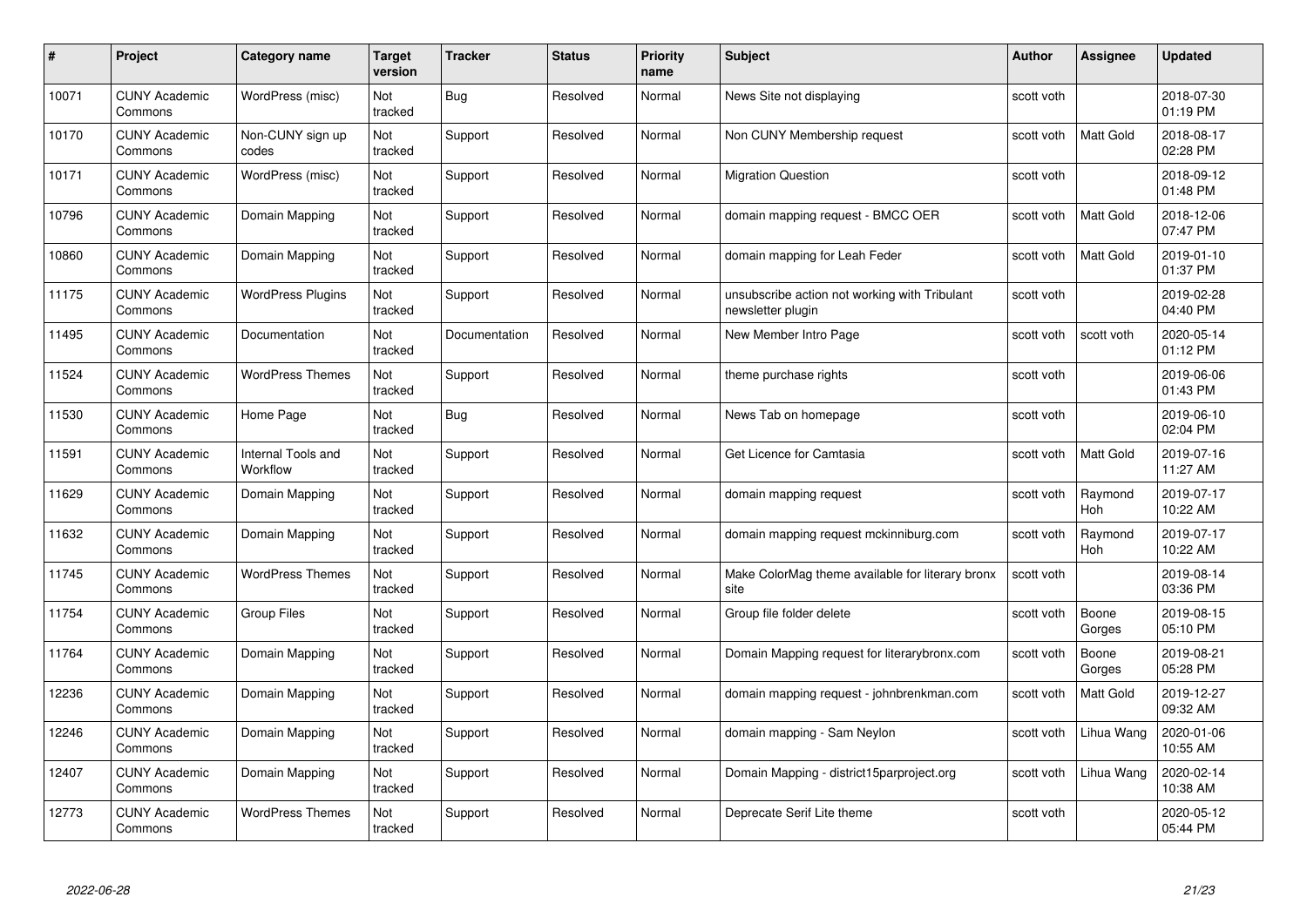| #     | Project                         | <b>Category name</b>     | Target<br>version | <b>Tracker</b> | <b>Status</b> | <b>Priority</b><br>name | <b>Subject</b>                                         | <b>Author</b> | <b>Assignee</b>       | <b>Updated</b>         |
|-------|---------------------------------|--------------------------|-------------------|----------------|---------------|-------------------------|--------------------------------------------------------|---------------|-----------------------|------------------------|
| 12842 | <b>CUNY Academic</b><br>Commons | Homepage Slides          | Not<br>tracked    | Support        | Resolved      | Normal                  | Lost Permissions to add Hero Slides                    | scott voth    | scott voth            | 2020-05-21<br>01:11 PM |
| 12878 | <b>CUNY Academic</b><br>Commons | Domain Mapping           | Not<br>tracked    | Support        | Resolved      | Normal                  | Domain Mapping request - Lidia Hernandez Tapia         | scott voth    | <b>Matt Gold</b>      | 2020-06-05<br>12:58 PM |
| 12924 | <b>CUNY Academic</b><br>Commons | Domain Mapping           | Not<br>tracked    | Support        | Resolved      | Normal                  | Domain Mapping request - Sam Phillips                  | scott voth    | Boone<br>Gorges       | 2020-06-12<br>03:29 PM |
| 12953 | <b>CUNY Academic</b><br>Commons | <b>WordPress Themes</b>  | Not<br>tracked    | <b>Bug</b>     | Resolved      | Normal                  | Pagination Issue on Customizr theme                    | scott voth    |                       | 2020-07-14<br>11:53 AM |
| 13004 | <b>CUNY Academic</b><br>Commons | Domain Mapping           | Not<br>tracked    | Bug            | Resolved      | Normal                  | Domain Mapping request - Wole                          | scott voth    | <b>Matt Gold</b>      | 2020-07-07<br>12:02 PM |
| 13379 | <b>CUNY Academic</b><br>Commons | Domain Mapping           | Not<br>tracked    | Support        | Resolved      | Normal                  | Commenting issue with Mapped Domain (Using<br>Jetpack) | scott voth    | Raymond<br>Hoh        | 2020-10-13<br>10:02 AM |
| 13407 | <b>CUNY Academic</b><br>Commons | Domain Mapping           | Not<br>tracked    | Support        | Resolved      | Normal                  | Remove domain mapping for sexgenlab.org                | scott voth    |                       | 2020-09-30<br>11:35 AM |
| 13409 | <b>CUNY Academic</b><br>Commons | <b>WordPress Plugins</b> | Not<br>tracked    | Support        | Resolved      | Normal                  | Jetpack Warnings                                       | scott voth    | Raymond<br><b>Hoh</b> | 2020-10-13<br>10:47 AM |
| 13440 | <b>CUNY Academic</b><br>Commons | Domain Mapping           | Not<br>tracked    | Support        | Resolved      | Normal                  | Domain mapping for morrisjustice.org                   | scott voth    | <b>Matt Gold</b>      | 2020-10-13<br>02:54 PM |
| 13754 | <b>CUNY Academic</b><br>Commons | <b>WordPress Themes</b>  | Not<br>tracked    | Feature        | Resolved      | Normal                  | Update Commons WordPress Default Theme                 | scott voth    |                       | 2021-01-11<br>10:51 AM |
| 13755 | CUNY Academic<br>Commons        | <b>WordPress Themes</b>  | Not<br>tracked    | Support        | Resolved      | Normal                  | Deprecate Twenty Ten and Twenty Eleven<br>themes       | scott voth    |                       | 2021-01-12<br>10:46 AM |
| 13924 | <b>CUNY Academic</b><br>Commons | Domain Mapping           | Not<br>tracked    | Support        | Resolved      | Normal                  | domain mapping - cunyhumanitiesalliance.org            | scott voth    | Boone<br>Gorges       | 2021-02-02<br>05:39 PM |
| 14250 | <b>CUNY Academic</b><br>Commons | Support                  | Not<br>tracked    | Support        | Resolved      | Normal                  | migrate new site to old url                            | scott voth    |                       | 2021-04-13<br>07:41 PM |
| 14452 | <b>CUNY Academic</b><br>Commons | Domain Mapping           | Not<br>tracked    | Support        | Resolved      | Normal                  | domain mapping - hilarieashton.com                     | scott voth    | Boone<br>Gorges       | 2021-05-17<br>10:46 AM |
| 15223 | <b>CUNY Academic</b><br>Commons | Domain Mapping           | Not<br>tracked    | Support        | Resolved      | Normal                  | domain mapping - preludenyc.org                        | scott voth    | Boone<br>Gorges       | 2022-02-02<br>02:24 PM |
| 15253 | <b>CUNY Academic</b><br>Commons | Domain Mapping           | Not<br>tracked    | Support        | Resolved      | Normal                  | domain mapping - segal film festival                   | scott voth    | <b>Matt Gold</b>      | 2022-02-04<br>11:29 AM |
| 15507 | <b>CUNY Academic</b><br>Commons | Commons In A Box         | Not<br>tracked    | Support        | Resolved      | Normal                  | <b>CBOX</b>                                            | scott voth    | Raymond<br><b>Hoh</b> | 2022-03-02<br>02:02 PM |
| 15626 | <b>CUNY Academic</b><br>Commons | Domain Mapping           | Not<br>tracked    | Support        | Resolved      | Normal                  | domain mapping - Jason tougaw                          | scott voth    | Boone<br>Gorges       | 2022-03-15<br>02:10 PM |
| 15965 | CUNY Academic<br>Commons        | Domain Mapping           | Not<br>tracked    | Support        | Resolved      | Normal                  | Domain Mapping - Joseph van der Naald                  | scott voth    | Boone<br>Gorges       | 2022-04-29<br>04:06 PM |